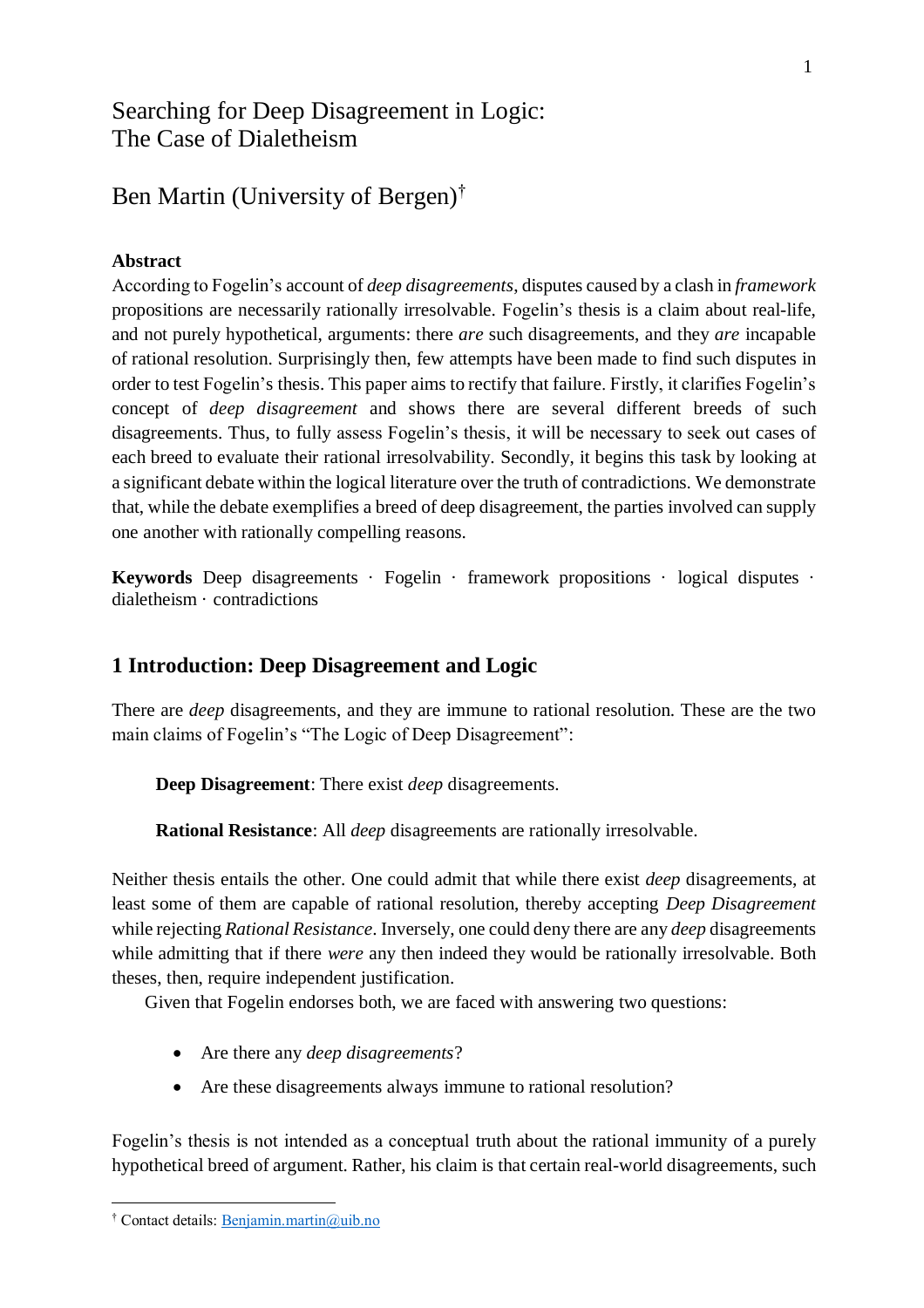as the well-known debates over abortion and positive discrimination, are immune to rational resolution due to their nature. Fogelin (1985, p. 5) is concerned that logic is in danger of missing the nuance of "genuine arguments that are complex and pressing," which requires recognising those which, for principled reasons, somehow inoculate themselves from rational solutions. Consequently, to substantiate Fogelin's thesis, it won't be enough to demonstrate that deep disagreements would be rationally unresolvable if any were to exist. We must look to real-life arguments for plausible candidates of deep disagreements to support or undermine Fogelin's thesis.

Given this, it's somewhat surprising that although significant time has been spent evaluating *Rational Resistance* in the abstract (Feldman 2005, Godden and Brenner 2010), little attention has been paid to how argumentation within plausible real-life cases of deep disagreement is conducted and evolves, and ultimately whether the parties involved can supply each other with rationally compelling reasons.<sup>1</sup> This paper rectifies this failing, looking to a real-life dispute to consider whether Fogelin's claims reflect argumentative practice.

To do so, we look to an area of inquiry we would expect to be prone to such disagreements, logic. Much of our other knowledge requires us to presuppose that we possess certain logical knowledge or abilities. Consequently, it wouldn't be surprising if we were to find that there existed disagreements between competing schools of logic immune to rational resolution due to reaching the 'epistemic bedrock'.

Particularly, we look to one of the more sustained debates within modern logic between dialetheism and classical logic over the truth of contradictions. Given the historical importance that the presumption that contradictions cannot be true has played within philosophy, this seems a suitable choice. If we should expect a rationally irresolvable debate within the academic literature, this would be it.

The paper runs as follows. Section 2 clarifies Fogelin's theses, and shows that his own discussion allows for several different breeds of deep disagreement, which are suitably delineated. Section 3 explains why logical disputes should be fertile grounds for deep disagreements. Section 4 outlines the dialetheism debate and explains how it exemplifies one breed of deep disagreement, and section 5 shows that despite this both parties are still able to provide one another with rationally compelling reasons.

#### **2 What is** *Deep* **Disagreement?**

 $\overline{a}$ 

Imagine we are old friends reminiscing about our misspent youth attending baseball games. As is bound to happen the Cubs come up in conversation, and I mention off-hand that they won the World Series last season (2016-17). You stare at me in disbelief, shaking your head. You haven't been following the sport recently, you admit, but the Cubs have been *dreadful* for a long time. I agree, they have been, but still insist they managed to break their 107-year drought. If you ask for evidence, in the modern world I can produce it through numerous sources: video of the event, news reports, and records. All, almost instantly, over the internet. It's hard to deny it now, you admit, and accept the initially unbelievable truth.

<sup>&</sup>lt;sup>1</sup> There are some exceptions here, notably Adams (2005), which highlights the practical difficulties parties face in recognising when a disagreement is deep.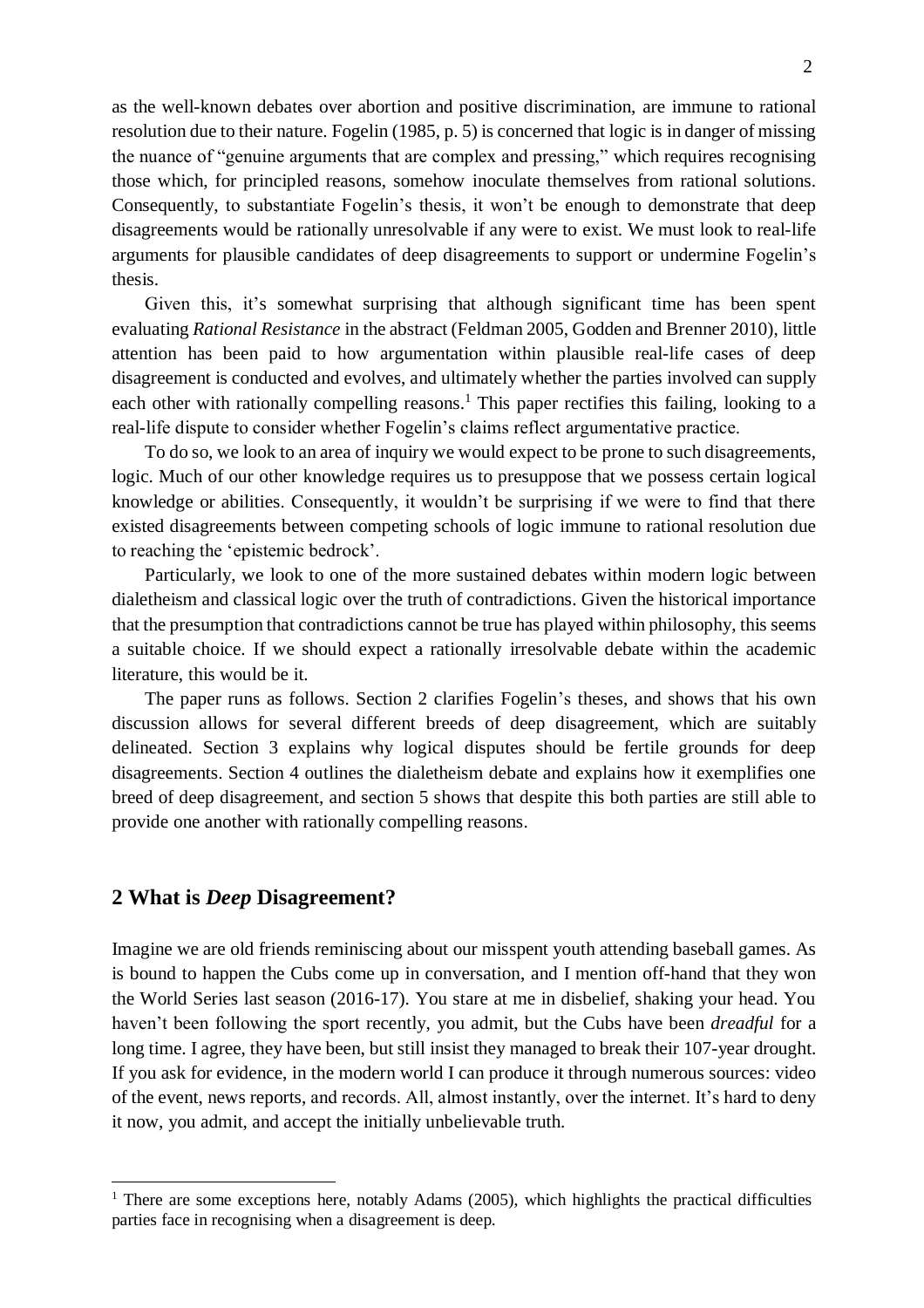This is a realistic, if banal, argumentative exchange in which the parties initially disagree over the truth of a proposition regarding a sports team's achievements, but *generally* agree over what would constitute evidence for and against the claim. Such exchanges are what Fogelin (1985, p. 3) refers to as *normal arguments*. There is a common argumentative environment of background assumptions among the parties within which reasons can be shared and recognised.

In contrast to these *normal arguments* are cases where there is a lack of shared commitments, and particularly a clash between important *framework propositions*. It is in just these cases that we have *deep* disagreement. What, though, are these *framework* propositions?

Here, unfortunately, the matter isn't clear. Fogelin gives us very little, referring to the work of Putnam and Wittgenstein in describing them (Fogelin 1985, p. 5). We are told they provide the "structure within which reasons can be *marshalled*, where marshalling reasons is typically a matter of citing facts that others already know or of arranging facts in a way that their significance becomes clear," (Fogelin 1985, p. 3). Yet, this description leaves important questions unanswered. For example, is accepting these propositions a *precondition* for providing *any kind of reasons* whatsoever? If so, are these propositions *rationally indefeasible*? Additionally, if such propositions are preconditions for providing reasons, is there just one adequate set of these propositions, or are there several equally *enabling* sets? We require answers to these questions, and Fogelin does not explicitly provide them. In our quest for answers we can begin by looking to one of the authors Fogelin cites as a source, Wittgenstein.

In his own description of these epistemically important propositions, Wittgenstein prefers the analogy of a hinge: $<sup>2</sup>$ </sup>

The *questions* that we raise and our *doubts* depend on the fact that some propositions are exempt from doubt, are as it were like hinges on which we turn. That is to say, it belongs to the logic of our scientific investigations that certain things are *indeed* not doubted… We just *can't* investigate everything, and for that reason we are forced to rest content with assumption. If I want the door to turn, the hinges must stay put.

(Wittgenstein 1975, §§341-3; cf. §115, §337)

Two properties of these "hinge" propositions are immediately apparent. Firstly, they are required to *investigate the truth of other claims* and, secondly, they are *exempt from doubt*. The process of providing reasons for our beliefs presupposes the existence of certain propositions "[lying] apart from the route travelled by inquiry" (Wittgenstein 1975, §88). It is these propositions that provide the "inherited background against which [we] distinguish between [what is] true and false" (Wittgenstein 1975, §94), and thus must be exempt from doubt if they are to serve this role.

Note that nothing said so far demonstrates that a proposition *p* which is a "hinge" for some individual *I* must be a "hinge" for everyone; *p* may very well be a "hinge" proposition for *I* while failing to be for some other individual  $I^{\prime}$ .<sup>3</sup> Nor does the fact that *p* is exempt from doubt for some individual *I*, because *p* is a "hinge" for *I*, entail that *p* is essentially *rationally* 

<sup>&</sup>lt;sup>2</sup> Though he also refers to such propositions as constituting the "scaffolding" of our thoughts (Wittgenstein 1975, §211), and our "picture of the world" producing a background for reasons (Wittgenstein 1975, §94).

<sup>&</sup>lt;sup>3</sup> Indeed, Wittgenstein (1975, §§611-3) seems to consider this possibility.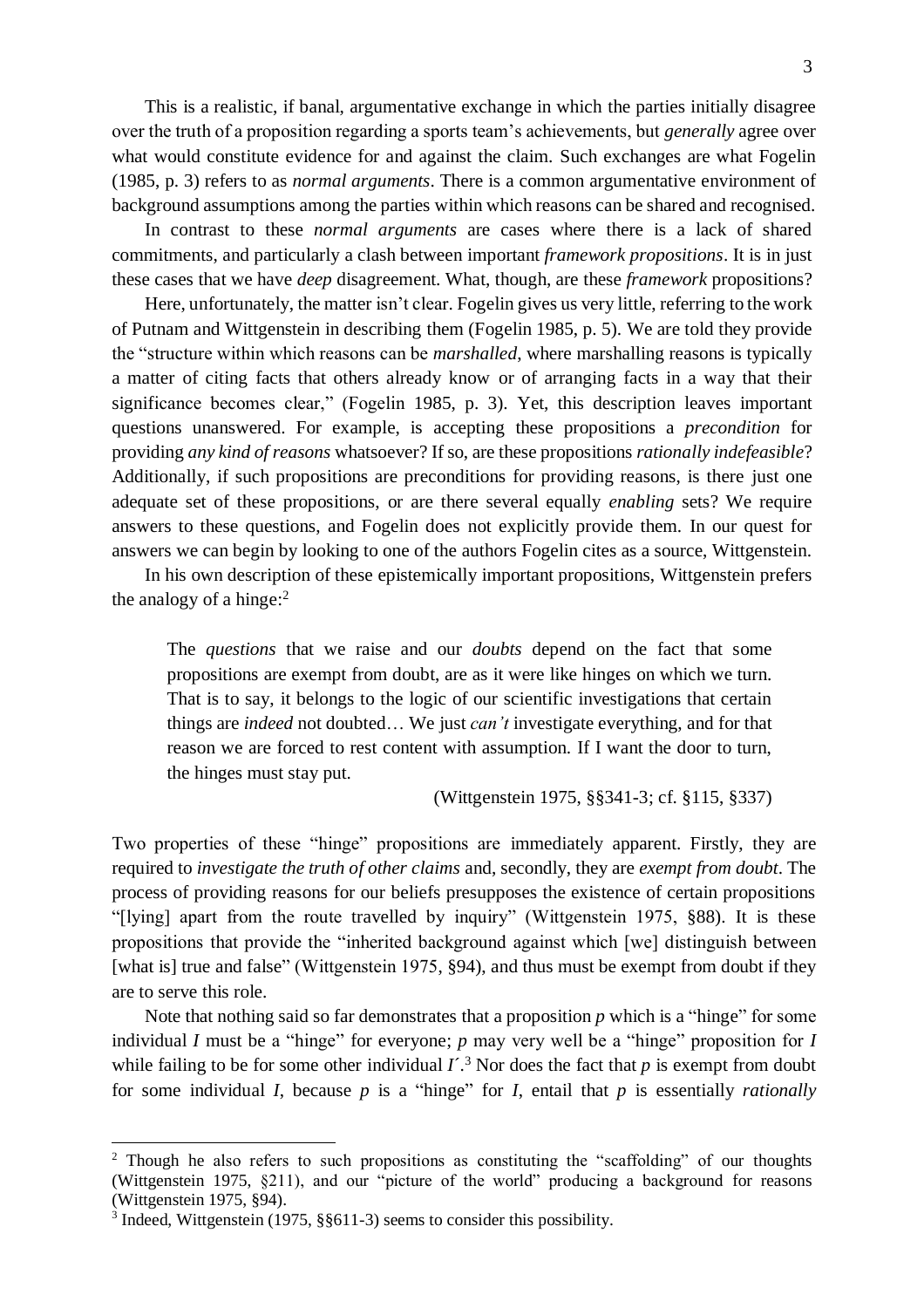*indefeasible*. It may simply be that in order for *p* to be rationally defeasible for *I*, *p* must lose its important epistemic status as a "hinge" for *I*.

Thus, even if we take Fogelin's claim seriously, and treat Wittgenstein's "hinges" as a progenitor of *framework* propositions, there are still two important questions left unanswered:<sup>4</sup>

i) Must all individuals endorse the same *framework* propositions?

ii) Are *framework* propositions by definition rationally indefeasible?

To answer these questions, we must look at how *framework* propositions fit into Fogelin's justification for *Rational Resistance*, that deep disagreements are beyond rational resolution.

Fogelin's argument is grounded in two claims. Firstly, *deep* disagreements are defined as those in which there is a "clash in underlying principles" (Fogelin 1985, p. 5), the aforementioned *framework* propositions. Secondly, a shared background of these propositions is a *necessary* condition for rational argumentation. Combined, these claims demonstrate that the nature of deep disagreements preclude rational resolution. Unlike normal argumentative exchanges, in which there exist "shared procedures for resolving disagreement," (Fogelin 1985, p. 3), the lack of these shared commitments in *deep* disagreements precludes rational resolution.

While *deep* disagreements may look like arguments, smell like arguments, they are no such thing, for "the conditions for argument do not exist". While the "language of argument may persist…it becomes pointless since it makes an appeal to something that does not exist; a shared background of beliefs," (Fogelin 1985, p. 5). It isn't then that the parties are unable to reach a rational resolution because they are pig-headed or acting in bad faith. Deep disagreements, we are told, simply fail to possess the properties necessary for argumentation to exist. On every occasion in which one side of the debate proposes a reason to advance their conclusion, the other side will fail to recognise the force of the reason, as such force relies upon unshared assumptions.

At this stage, some clarification is required. On occasion, as in the quote above, Fogelin speaks as though the parties in a deep disagreement share *no* "background of beliefs". Yet, it's clear that Fogelin does not, and cannot, set the bar for deep disagreements this high. If the requirement was that there is no intersection between parties' beliefs then deep disagreements would be disagreements by name only. In order to disagree, parties must hold inconsistent sets of propositions, whether in the form of contradictory propositions, or sets of propositions that entail contradictory propositions. Yet, holding inconsistent propositions requires parties at minimum to share certain beliefs regarding the objects being referred to, and the putative properties of those objects under dispute. Otherwise we simply have parties talking past one another. That this can happen is without doubt, yet this is not supposed to be the case within deep *disagreements*. These are disagreements, just disagreements of a special kind. Deep disagreements, therefore, do not require the parties to have disjoint belief sets.

<sup>&</sup>lt;sup>4</sup> While Fogelin's discussion was undoubtedly inspired by Wittgenstein's talk of "hinges", there are significant complications facing anyone attempting to identify Wittgenstein's "hinges" with Fogelin's *framework* propositions, such as Wittgenstein (1975, §110 and §204) ultimately talking in terms of *acting*, rather than *accepting* fundamental propositions. Unfortunately, a consideration of these complications is beyond this paper's scope. See Godden and Brenner (2010) for a detailed discussion of Fogelin's thesis in light of Wittgenstein's claims in *On Certainty*.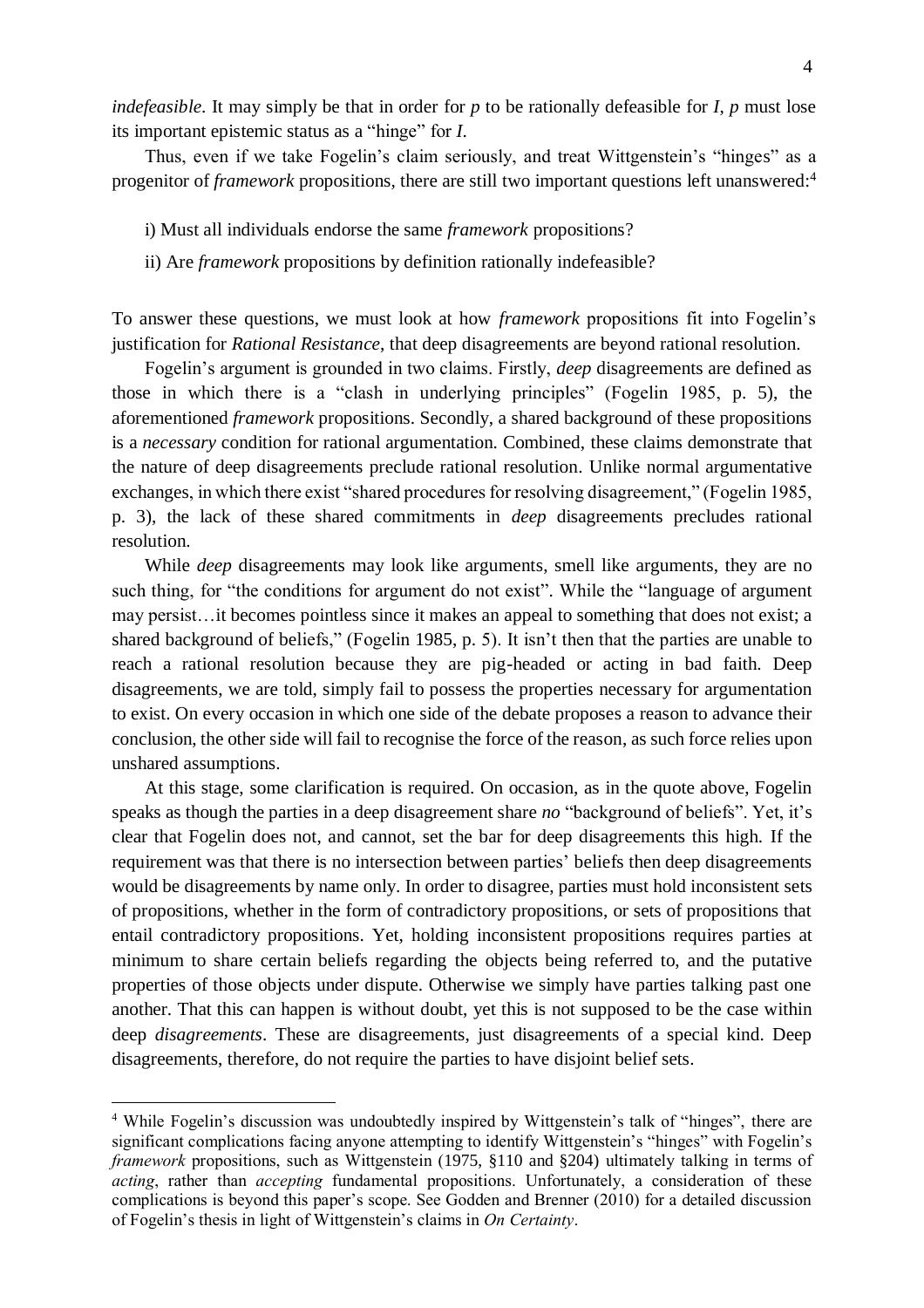Further, as Fogelin makes clear elsewhere, nor do the parties need to disagree on every proposition relevant to the debate. When discussing the case of abortion, he states that one of the features of deep disagreements is that they persist even though there is agreement on many relevant claims:

Parties on opposite sides of the abortion debate can agree on a wide range of biological facts…yet continue to disagree on the moral issue. Their disagreement can even survive a general agreement on moral issues: for example, on the sanctity of human life. (Fogelin 1985, p. 5)

So, when Fogelin speaks of deep disagreements arising due to a lack of a "shared background of beliefs", he is being too casual. Rather, his point is that there are a certain set of privileged propositions, *framework* propositions, such that a lack of shared commitment to *these* ensures parties are unable to effectively marshal reasons against each other's positions.

Clarity over Fogelin's argument for *Rational Resistance* goes a significant way to answering our questions over *framework* propositions. Firstly, it's clear that not every individual is required to believe the same set of *framework* propositions. After all, if everyone were required to believe the same set of *framework* propositions in order to instigate the reasongiving game, this would flat out preclude the "clash of framework propositions" (Fogelin 1985, p. 5) required for deep disagreements. Consequently, we must insist there is no single set of propositions everyone must hold. Rather, there are numerous available sets. This highlights that, as different individuals can possess different *framework* propositions, so particular propositions can gain or lose their privileged status of being a *framework* proposition within an individual's belief set. What is in doubt is *how* that can happen—whether these *framework* propositions can be disregarded and changed on the basis of rational means or not.

Secondly, Fogelin's argument for *Rational Resistance* provides us with strong reasons to think that *framework* propositions are not by definition rationally indefeasible. By proposing that *deep* disagreements are rationally unresolvable, Fogelin is claiming that two positions premised on inconsistent framework propositions are immune to rational resolution. Yet, if by definition *framework* propositions were not up for rational debate, then *Rational Resistance*  would be true *by definition*. Simply in virtue of being *rationally indefeasible* propositions, debates grounded on *framework* propositions would be rationally irresolvable, as a rational resolution of the debate would require one of these disputed *framework* propositions to be rationally defeated. Yet, as mentioned earlier, *Rational Resistance* has been fruitfully debated within the literature, a possibility which would be precluded by defining framework propositions as rationally indefeasible. Of course, this does not preclude the possibility that *framework* propositions turn out to be rationally indefeasible, but such a conclusion should be the result of substantial philosophical work, rather than stipulation. We should not then integrate rational indefeasibility into Fogelin's definition of *framework* propositions.

The same conclusion is suggested by textual evidence. While Fogelin (1985, p. 3) claims that *framework* propositions are used to marshal reasons, supporting non-framework propositions, nowhere does he suppose these propositions are by definition rationally indefeasible. The important question for Fogelin is not whether these framework propositions are *by definition* rationally indefeasible, but whether disagreements due to a clash in these justificatory and structurally important beliefs can be resolved by rational means.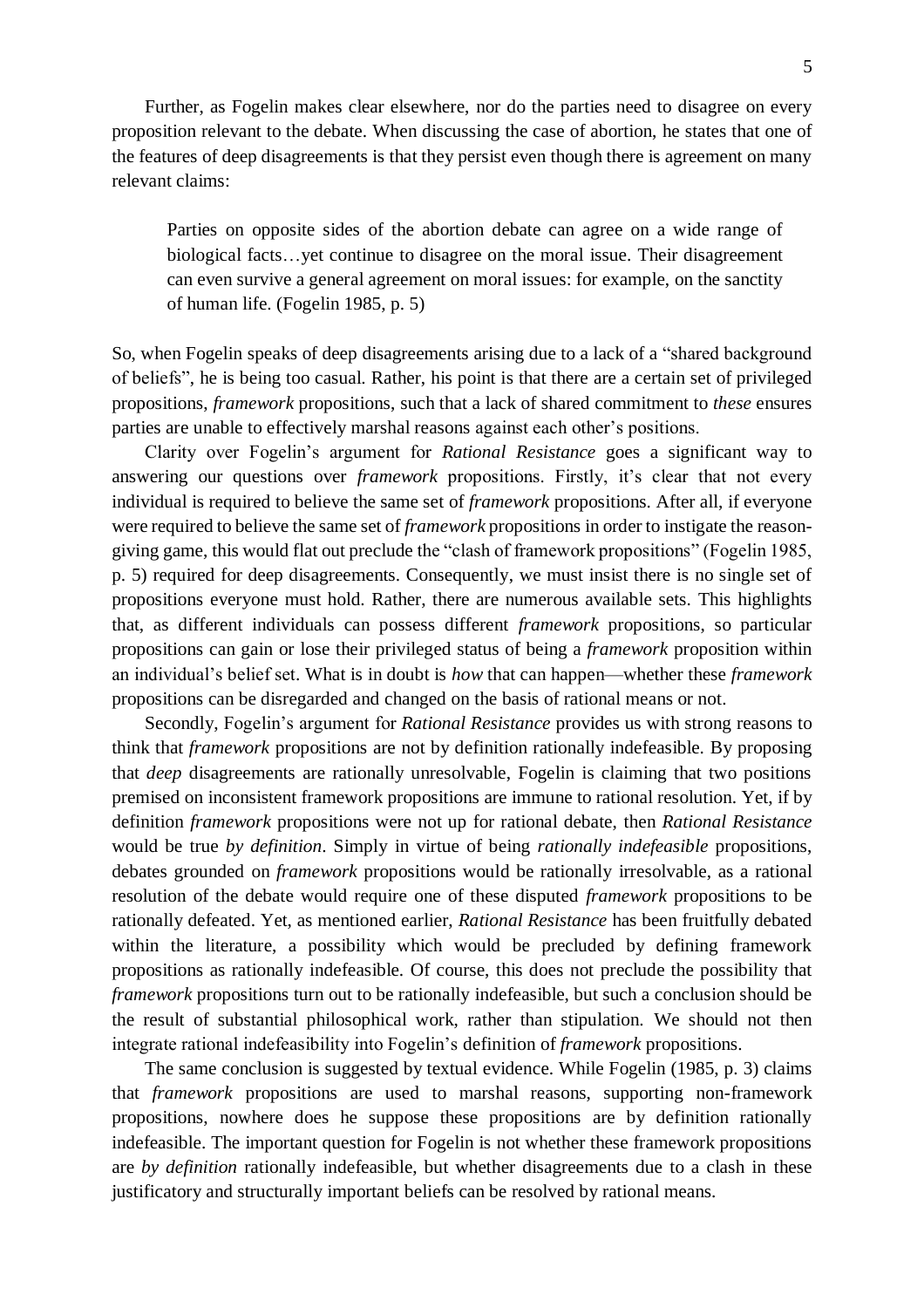We now have a good grasp of what *deep* disagreements are, Fogelin's argument for *Rational Resistance*, and the special features of *framework* propositions. Before we move on to evaluating Fogelin's theses, however, two further matters require clarification.

Firstly, Fogelin speaks of *deep* disagreements being *incapable ofrational resolution*. What does he mean exactly? Firstly, Fogelin certainly does not mean that there are *practical barriers* to rationally resolving the debates, whether this be due to boredom, fatigue, a lack of money, relevant evidence, or even ingenuity. This disagreement should persist even when the participants have inexhaustible patience, energy and resources. The rational irresolvability is due, instead, to the intrinsic and structural properties of the debate—that there is a "clash" of framework propositions. Similarly, Fogelin does not simply mean that the parties involved will never reach an agreement on the matter through rational means. After all, it is possible that a dispute between competing scientific research programmes fails to be resolved, *even though* both sides recognise the strengths and weaknesses of each other's programmes. They may simply each have extremely high threshold levels for giving up their own programmes (and research money!). Instead, Fogelin means something stronger. It is "not the weak claim that in such contexts arguments cannot be settled. It is the stronger claim that the conditions for argument do not exist," (Fogelin 1985, pp. 4-5). Thus, to say that the disagreements are *incapable of rational resolution* means that no party within the debate could provide another with *rationally compelling reasons* to either reject their own position, or accept their opponent's. As we shall see below in section 5, this demonstrates that in order to challenge *Rational Resistance* we are not under an obligation to outline the conditions under which a *deep* disagreement *would be* rationally resolved. Instead, we only need show that the relevant parties are able to provide one another with rationally compelling reasons.<sup>5</sup>

What are *rationally compelling reasons*, exactly? They are reasons that require us to recognise a relative weakness in our own position, or a strength in another's position. It is exactly these reasons which exist in normal argumentative settings, whether between researchers or friends. Nothing about the existence of these reasons ensures that one side will concede, or be 'rationally forced' to concede. Indeed, it is hard to know what 'being rationally forced' could mean. Yet, as noted above, Fogelin does not require that we outline the conditions under which one would be rationally forced to "settle" the debate, but instead that the conditions for argument, the giving *and recognising* of reasons, exist.<sup>6</sup>

Secondly, we must clarify what Fogelin (1985, p. 5) means by a "clash" of framework propositions in his depiction of deep disagreements. There are two subtleties here. Firstly, it's unclear from Fogelin's discussion whether a *clash* requires the parties to hold contradictory framework propositions, such that one party *I* must hold some proposition  $p$ , which is a framework proposition for *I*, and the other party *I* 'holds  $\neg p$ , which is a framework proposition for them. To use Fogelin's abortion case, this would require a pro-life advocate to hold some proposition *p*, say that "Foetuses are people with a right to life" as a framework proposition, and the pro-choice camp to hold the contradictory, "Foetuses are not people with a right to life", also as a framework proposition. Call this a *strong clash* of framework propositions.

<sup>&</sup>lt;sup>5</sup> I thank an anonymous referee for pushing me on this point.

<sup>&</sup>lt;sup>6</sup> Indeed, if we were so required to sketch out the conditions under which one party would be rationally required to accept their opponent's position, then not only would the target *deep disagreements* fail the test of rational resolvability, but so would most (if not all) complex debates between research programmes.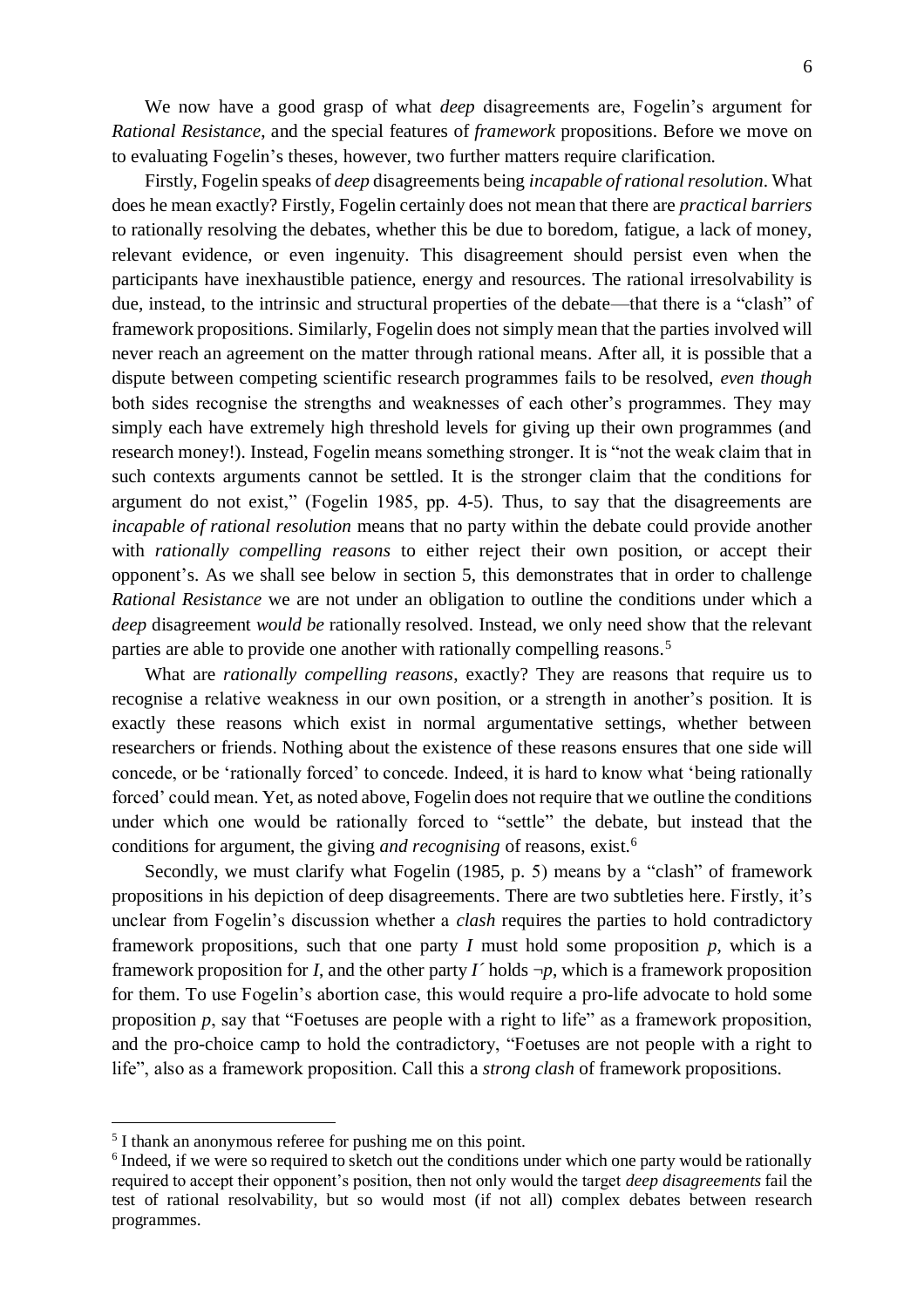This is not the only way to interpret "clash". There are two further possibilities. Firstly, one party holds some proposition *p* as a framework proposition, while the disagreeing party believes  $\neg p$ , but does not treat it as a framework proposition. Instead, it could be a consequence of other framework propositions and auxiliary claims. Within the abortion debate, this would be the pro-choice advocate, rather than endorsing "Foetuses are not people with a right to life" as a framework proposition, accepting the proposition as a consequence of the framework proposition "Only entities with a functioning cerebral cortex are people" and certain empirical findings. Call this a *weak clash* of framework propositions.

Lastly, there is the possibility of a *distant clash* of framework propositions. This is where the target propositions under dispute,  $p$  and  $\neg p$ , are framework propositions for neither party, but are supported by the parties' respective framework propositions (in combination with auxiliary propositions). Within the abortion debate, this would be the parties disagreeing over "Foetuses are people with a right to life" but neither party treating this or its negation as a framework proposition. Rather, say, the pro-life advocate could be treating "Every Church teaching is true" as a framework proposition, and the pro-choice advocate treating "Only entities with a functioning cerebral cortex are people" as a framework proposition.<sup>7</sup>

As using Fogelin's own example of the abortion debate to describe these types of clash makes clear, each is a viable interpretation of the notion, and thus suitable for study.<sup>8</sup> Nor should we assume that *weak* or *distant* clashes will be any less troublesome than *strong* clashes.

The second subtlety here is the *extent* of the disagreement over framework propositions. By this we mean whether the relevant parties share *some* framework propositions or *none*. Call a clash *complete* when the two parties fail to share any framework propositions, and *partial* if they disagree over certain framework propositions, but share others.

As with our interpretation of the *type* of clash, it may seem obvious that it is *complete* clashes which constitute real and proper deep disagreements. After all, as above, Fogelin talks of deep disagreements being due to a lack of shared background beliefs. We should resist the temptation, however, to associate deep disagreements solely with *complete* clashes for two reasons. Firstly, Fogelin admits with his own example of the abortion debate that the two parties can agree on important moral principles, such as the sanctity of life. We could go further and say that both sides of the debate are often committed to other important propositions, such as "There is a moral distinction between persons and inanimate objects" and "If foetuses are persons, then they have a right to life". It would seem presumptive to assume that, in virtue of the parties sharing belief in these proposition, they cannot be framework propositions. They hold the same weighty epistemic status Fogelin (1985, p. 5) gives to propositions such as "Persons are entities with immortal souls".

Secondly, and even more importantly, given that Fogelin commits himself to the existence of these deep disagreements, we shouldn't preclude talk of *partial* clashes until we have looked at real-life cases, as this form of clash may be the best Fogelin can hope for. Yes, it may be that disagreements which are *complete* are more likely to be immune to rational resolution, and thus make *Rational Resolution* true. But, at the same time, we may be unable to find any cases of

<sup>7</sup> Note that, on the assumption that the parties agree on the truth of the auxiliary propositions, a *distant clash* can always be transformed into a *weak clash* by making one of the framework propositions the target proposition under dispute. In reality, of course, this does not always happen.

<sup>8</sup> Indeed, while at first sight it may seem obvious that *strong clashes* are the *proper* cases of deep disagreement that Fogelin had in mind, once we take Fogelin's own example of the abortion debate seriously this type of clash seems the least relevant!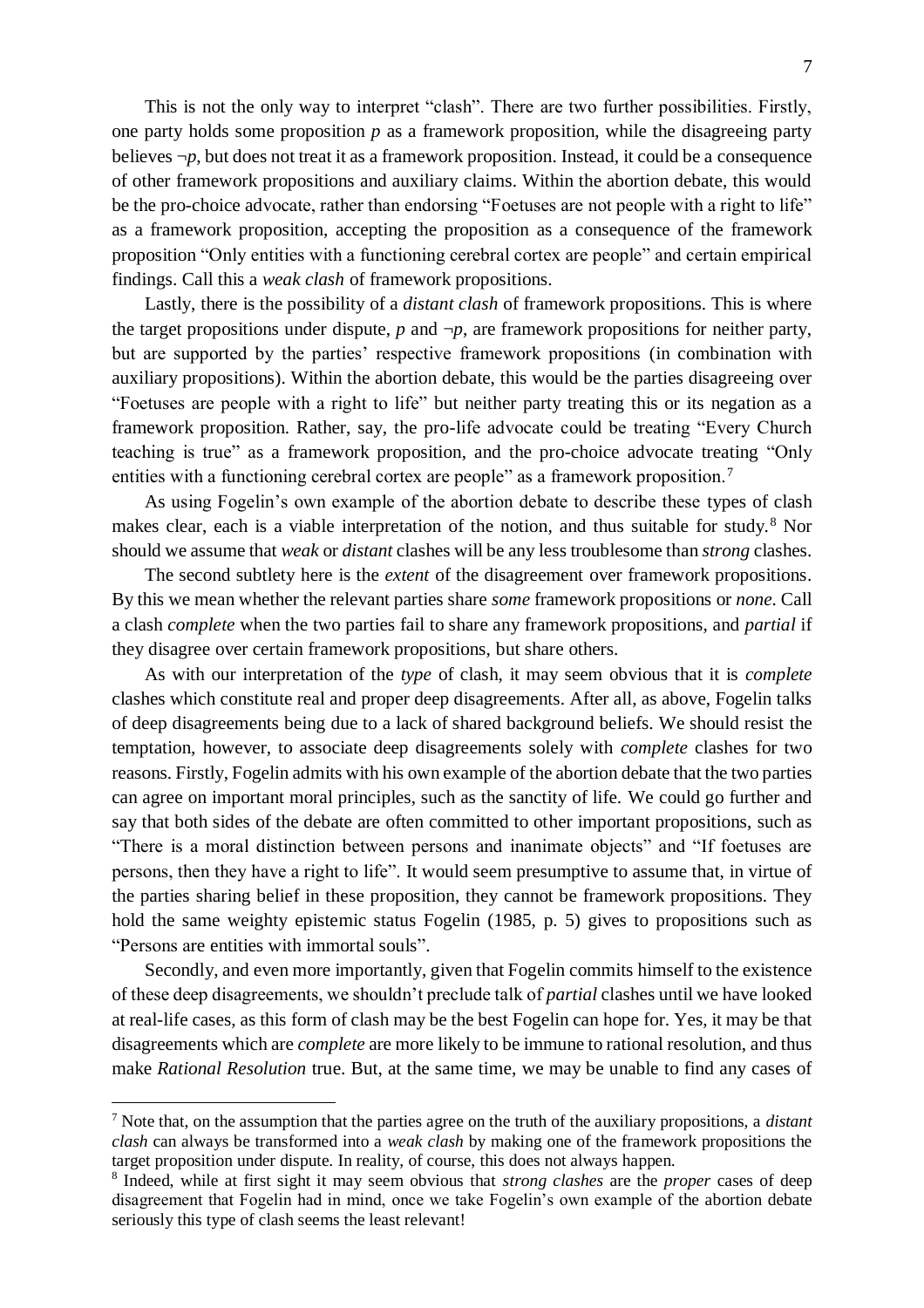such severe disagreements, thus putting the truth of *Deep Disagreement* into doubt. In advocating both theses, Fogelin must walk the fine line of providing an account of deep disagreements which are severe enough in their clashes to make *Rational Resistance* true, but realistic enough so as to make *Deep Disagreement* true. Further, as we shall see with our case study, it is easy, before great argumentative effort and ingenuity is given over a dispute, to assume that a disagreement is *complete*, rather than *partial*. Consequently, we should not at this stage take either complete or partial clashes off the table. Both are suitable for study—it may turn out that partial clashes are the best Fogelin can hope for.<sup>9</sup>

In providing this clarification to Fogelin's notion of *clash*, six distinct breeds of deep disagreement emerge, in accordance with this schema:

**DD:** Disagreements over some set of propositions  $\Gamma$  that involve a *strong*/*weak*/*distant* and *complete/partial* clash in framework propositions.

| <b>Breed of DD</b> | Complete | Partial  |
|--------------------|----------|----------|
| <i>Strong</i>      | DD-StC   | DD-StP   |
| Weak               | DD-WkC   | DD-WkP   |
| Distant            | $DD-DSC$ | $DD-DSP$ |

Let the following acronyms serve to denote each breed:

This categorisation of deep disagreements should provide the necessary framework in which to discuss the truth of both *Rational Resistance* and *Deep Disagreement*. An important future task for the literature is to find examples of real-life arguments fitting each characterisation, thus verifying *Deep Disagreement* for that breed of **DD**, and enquiring whether these disagreements are indeed immune to rational resolution or not, testing *Rational Resistance* for each breed. Verifying the joint truth of *Deep Disagreement* and *Rational Resistance*, therefore, now becomes the more nuanced matter of verifying them relative to a *breed* of **DD**.

This paper begins that project by looking at a disagreement within logic, over the truth of contradictions. As we shall argue, the disagreement appears to be a **DD-WkP** in which both sides are able to provide rationally compelling reasons—at least some breeds of deep disagreement are rationally resolvable.

## **3 Logic, A Fertile Ground for Deep Disagreement**

 $\overline{a}$ 

In searching for deep disagreements, logic should be the most fertile ground, due to two interrelated reasons. Firstly, logic is fundamental to many of our claims to further knowledge. We use logic to reason about scientific hypotheses, produce mathematical proofs, and engage in argumentation. Consequently, the use of logic is all pervasive, and necessary in order to construct reasons for other non-logical propositions. Secondly, because much of our knowledge presupposes the use of logic, it's unclear how we can use evidence from these other domains to either support or undermine logical beliefs. In other words, when there is a logical

<sup>9</sup> For precedent that we ought to treat *partial* clashes as constituting deep disagreements, see Davson-Galle (1992).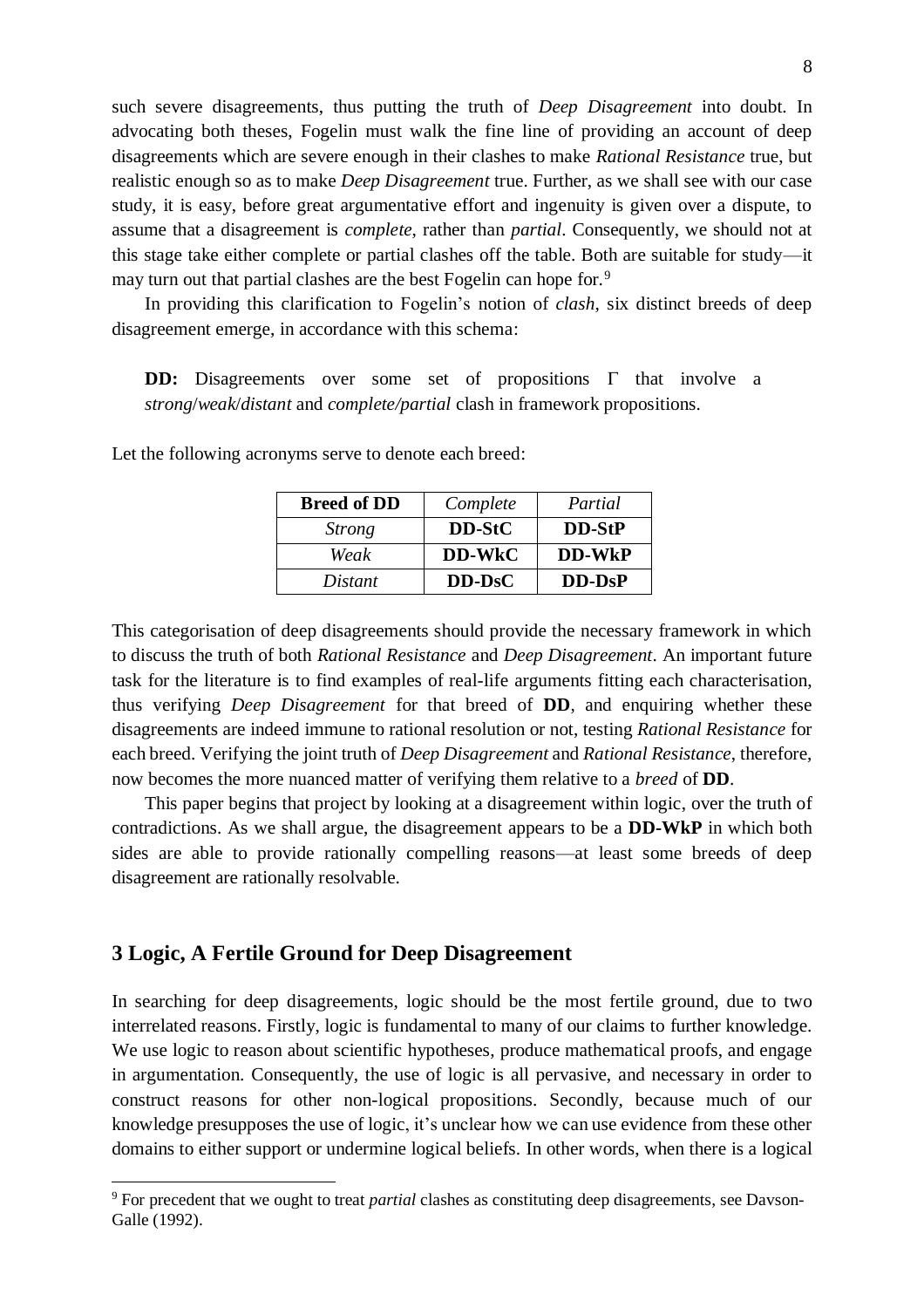disagreement, there is nothing to *fall back upon* to act as evidence to resolve the disagreement. Thus, logical propositions seem *prima facie* excellent cases of framework propositions––their truth never (or, rarely) enters into conversation, and logical rules of inference are necessary in order to "provide the framework or the structure within which reasons can be marshalled" (Fogelin 1985, p. 3).

Further evidence of the special epistemic role that logical propositions are thought to play is provided by the two most historically prominent accounts of logical knowledge, *logical rationalism* and *semanticism*. According to these accounts, logical knowledge is either a direct result of intuition or definitions, respectively. Consequently, if one disagrees over the truth of a fundamental matter of logic, one just doesn't *see* what is obvious (BonJour 1998), or one has misunderstood the definition (Carnap 1937). In such cases there is little that can be done to reconcile these differences other than to further educate one's interlocutor in the hope they have the *right kind* of intuition, or appropriately understand what the logical terms mean. If the interlocutor *still* doesn't accept the proposition at hand then either they are refusing to accept the obvious, or playing a different game.

Logic, then, would seem fertile ground for *deep* disagreement, with its plausible candidates for *framework* propositions. By looking at logical disputes we can hope to find examples of deep disagreement, providing us with a means to test Fogelin's theses. Obviously, a detailed consideration of multiple logical disagreements is beyond this paper's scope, and so we will need to pick our case. Here we consider one of the most substantial challenges to modern logical orthodoxy, dialetheism. Given the extent to which dialetheism recommends a revision of some of our most treasured logical principles, the debate would seem an excellent starting point in the search for a deep disagreement, and thus a means to test their rational resolvability.

#### **4 The Dialetheism Debate**

The law of non-contradiction (LNC) has held an exalted status throughout the history of both philosophy and the sciences, with Aristotle calling it the "most certain of all principles" (1924, 1005b18). So certain has the principle been that few arguments throughout the history of philosophy have been given for it. Indeed, on the rare occasion that arguments have been proposed for the principle, such as Aristotle's famous defence in the *Metaphysics*, the arguments end up only supporting the law by presupposing some version of it (Priest 2006b, Ch. 1). This perhaps would not be surprising to Aristotle, as he suggested that knowing the principle is a precondition for knowing anything  $(1924, \Gamma1005b17)$ .

That no contradiction can be true is a given for most philosophers is suggested not only by the fact that definitions of 'contradiction' regularly offer contradictions as simply necessarily false propositions (Cook 2009, p. 68), but by the fact that the principle clearly plays a fundamental structural role in the reason-giving game. A few examples here will suffice. Firstly, when scientists persistently collect data which contradicts the predictions of a theory, unless the troublesome findings can be otherwise explained away, this is considered to be a problem for the theory *because contradictions cannot be true*. Secondly, contradictions serve as the ultimate error message, black mark, of a theory—a result that we cannot accept in any sense (Rumfitt 2010, p. 36). It is for exactly this reason that *reductios*, the most powerful argumentative tool philosophers and mathematicians have at their disposal, are valid. Once one has shown that a proposition, potentially in combination with background assumptions, entails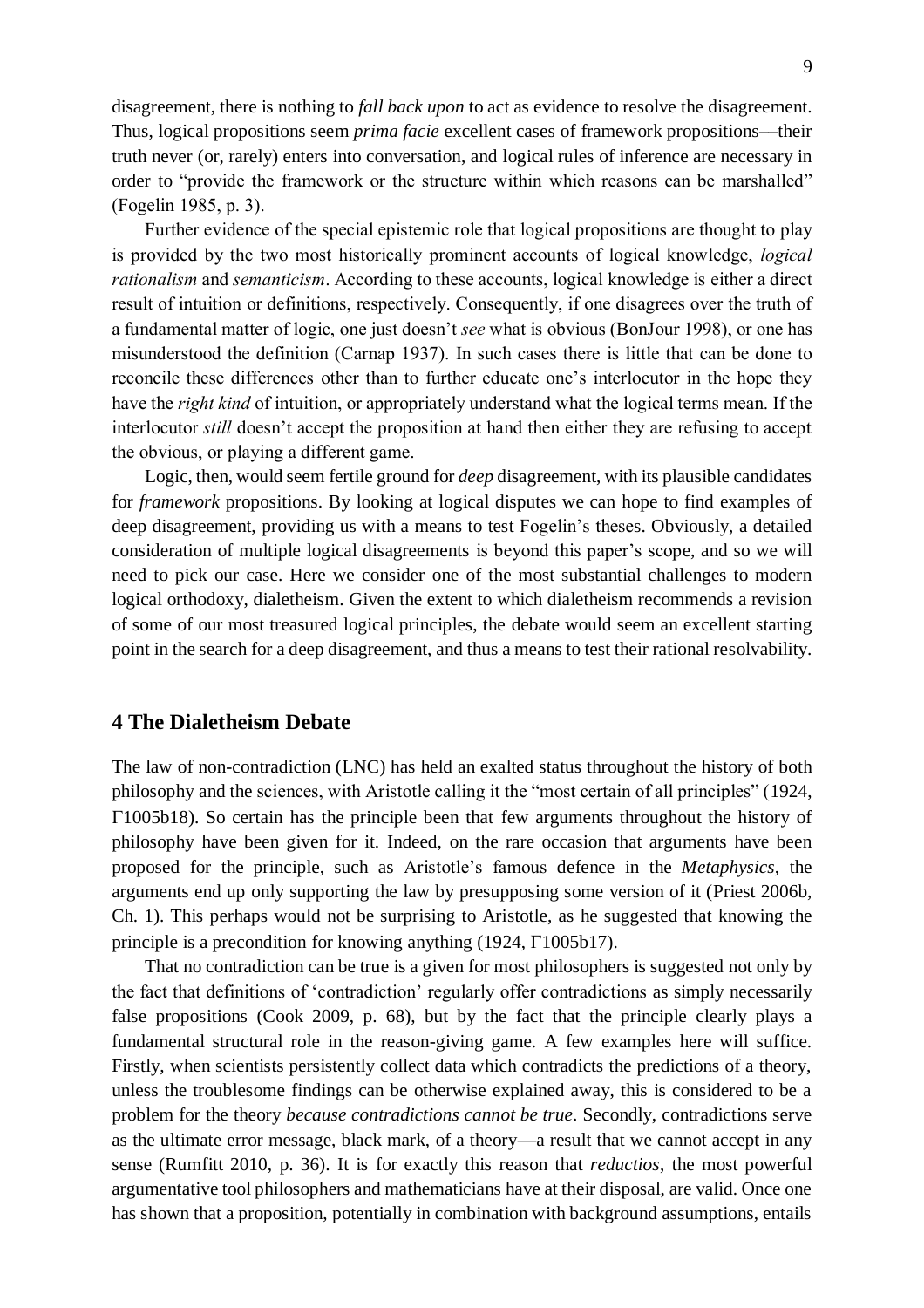a contradiction, this is enough in and of itself to conclude that the proposition is false. Thirdly, in combination with the meaning of the Boolean connectives, it is the falsity of contradictions which supports inferences as fundamental as *modus tollens* ( ${A \rightarrow B, \neg B} \models \neg A$ ) and the disjunctive syllogism ( ${A \lor B, \neg A} \models B$ ). If contradictions can be true, then these rules of inference need not be valid, as we shall see below.

Consequently, for the classical logician (and many working scientists) the proposition that "No contradictions are true" seems a paradigm example of what Fogelin means by a framework proposition. It provides the very mechanism through which we can demonstrate the falsity of theories, both using *reductio* and empirical evidence, and is so fundamental to the reasongiving game that on those rare occasions arguments have been provided for the principle, one simply ends up presupposing it at some point. In sum, we have a framework proposition for a significant group of working philosophers, mathematicians, and scientists.

However, despite this famous principle holding the status of a framework proposition for many, it has recently come under a sustained attack from dialetheism, the theory that some contradictions are true (Priest 2006a, p. 1). While there may have been past advocates of dialetheism, motivated by matters such as the concept of motion and change (see Priest 1995), it was with the modern dialetheic solutions to the self-referential logico-semantic paradoxes (Priest 2006b) that dialetheism found its most persistent and successful motivation. In what follows, we will be interested particularly in the debate between classical logicians and those contemporary dialetheists motivated solely by such paradoxes (e.g., Beall 2009).<sup>10</sup>

According to dialetheists, these paradoxes have evaded successful non-dialetheic solutions not because of a lack of effort or rigour on the logician's part, but due to an inherent flaw that all non-dialetheic solutions share (Priest 2006b, Ch. 1-2). Take for example the most famous of these paradoxes, the liar sentences, of which the Strengthened Liar is one example:

 $(\lambda)$   $\lambda$ <sup>-</sup> is not true.

 $\overline{a}$ 

In his formal analysis of the concept of truth, Tarski (1944) provided reasons to believe that any language *L* in which,

- i) Any sentence *s* in *L* can be named by a term *t* belonging to *L*, and
- ii) *L*'s own semantics can be expressed within the language (e.g., that sentence *s* is true),

can produce a liar sentence. These two conditions are known as the *semantic closure* of a language. Additionally, Tarski showed that through endorsing the intuitively plausible unrestricted T-schema,

#### $T(\overline{A}) = A$

<sup>&</sup>lt;sup>10</sup> Of course, dialetheists and classical logicians are not the only parties involved in the debate over the self-referential paradoxes—gappy logicians disagree with both. However, this isn't a concern for us here. The debate between dialetheists and classical logicians itself constitutes a disagreement, and thus is sufficient to test Fogelin's *Rational Resistance*. But, we are confident that what we have to say about this debate is transferrable to the wider debate including other non-classical logicians.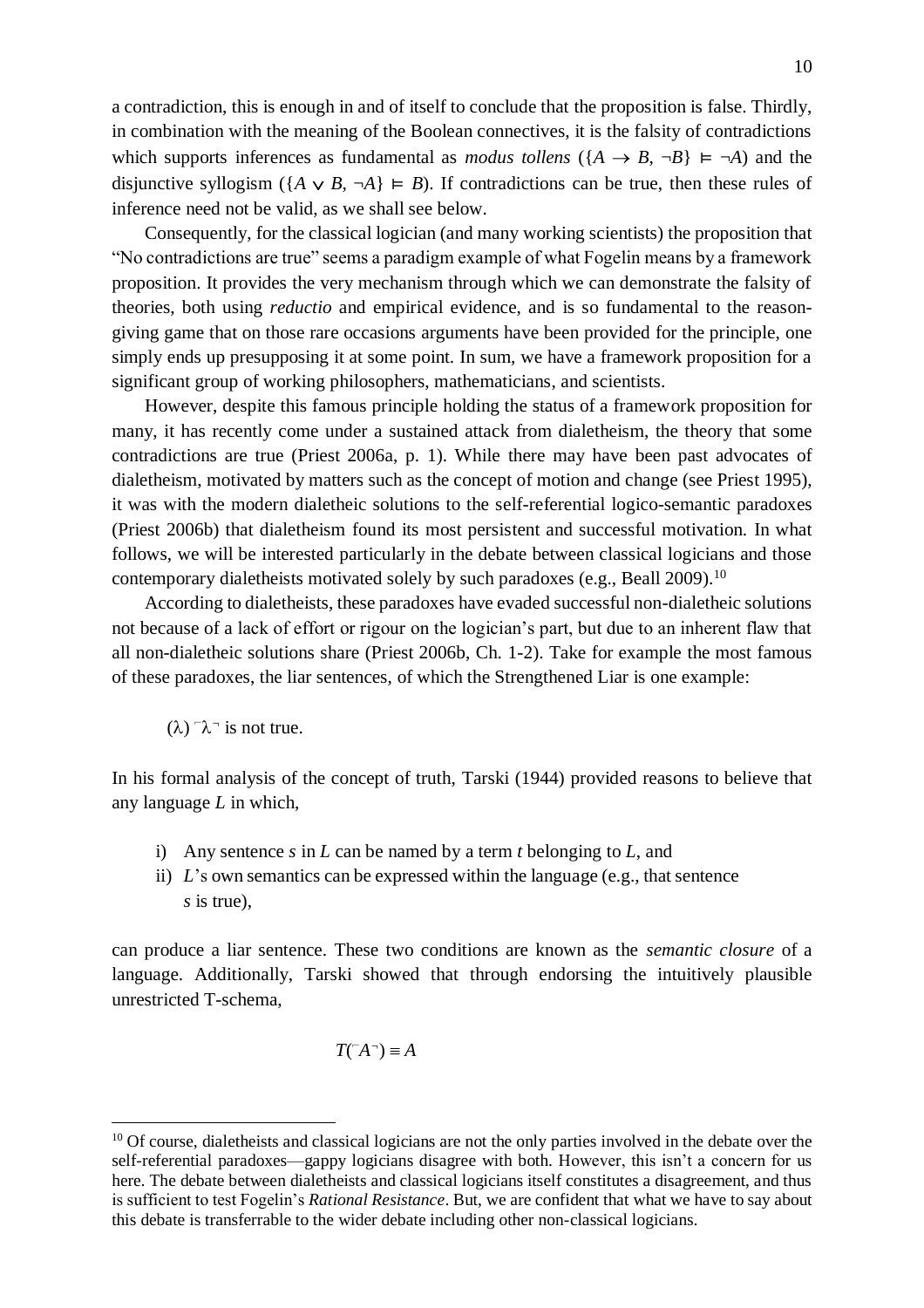and some uncontroversial logical rules, it can be shown that any such language *L* is inconsistent:

| $\lambda \equiv \neg T(\neg \lambda \neg)$                                             | (L1–Strengthened Liar)                  |  |
|----------------------------------------------------------------------------------------|-----------------------------------------|--|
| $T(\bar{(\lambda)}) \equiv \lambda$                                                    | (L2–Instance of T-Schema)               |  |
| $T(\hat{ }^{\prime }\lambda ^{\neg })\equiv \neg T(\hat{ }^{\prime }\lambda ^{\neg })$ | $(L3$ -From L1-L2 by transitivity)      |  |
| $T(\bar{C}\lambda^{-})\vee \neg T(\bar{C}\lambda^{-})$                                 | $(L4$ -Instance of LEM)                 |  |
| $T(\hat{N}) \wedge \neg T(\hat{N})$                                                    | (L5–From L3-L4 by cases and adjunction) |  |

The result is obviously incompatible with fundamental tenets of classical logic. Firstly, contrary to the LNC, some contradictions are true, and secondly, some propositions are *both true and false*. <sup>11</sup> Thus, either classical logic must be revised, restrictions must be placed upon languages' semantic closure, or the T-schema must be restricted. Tarksi's (1956) own suggestion was to restrict semantic closure through a hierarchy of languages. The dialetheist, however, argues that restricting languages' semantic closure or the T-schema will be ultimately unsuccessful. Either because these solutions are *incomplete*, by allowing revenge versions of the paradox to arise, unnecessarily *limit the expressibility* of languages, distorting the meaning of perfectly acceptable natural-language sentences, or provide *ad hoc* fixes to a substantial philosophical problem (Priest 2006b, Ch. 1). Instead, we ought to bite the bullet and accept the conclusion of the paradox—there are true contradictions, and so one must reject classical logic.

The dialetheist not only rejects classical logic, however, by admitting certain contradictions as true. They must endorse a different logic, one appropriate to their own commitments. These logics have three essential properties (Martin 2018), being:

**Dialetheic**: A logic *L* is *dialetheic* iff *L* permits contradictions, formally conceived as formulae of the form  $A \wedge \neg A$ , to be true in an interpretation.

**Paraconsistent**: A logic *L* is *paraconsistent* iff, for some formulae of the form *A* and *B*,  ${A, \neg A}$  ⊭*LB*.

**Strongly Paraconsistent**: A logic *L* is *strongly paraconsistent* iff, for some formulae of the form *A* and *B*,  $\{A \land \neg A\} \not\models L B$ <sup>12</sup>

Dialetheists require their logics to possess each of these properties in order to ensure true contradictions can be accommodated without *trivialism*, the thesis that every proposition is true, ensuing; a commitment most dialetheists wish to avoid (Priest 2004).

Not all logics possessing one of these properties have the rest. For example, Jennings and Schotch's (1984) preservationist logics are *paraconsistent* but neither *strongly paraconsistent*  nor *dialetheic*. There are, however, some logics which possess all three properties, the most famous being Priest's (2006b, Ch. 19) *Logic of Paradox* (**LP**). As with Dunn's (1976) four-

<sup>&</sup>lt;sup>11</sup> Given that untruth entails falsity in classical semantics:  $\neg T(\neg \varphi) \rightarrow F(\neg \varphi)$ .

<sup>&</sup>lt;sup>12</sup> While these conditions constitute the core requirements of a dialetheist's logic, they are not the only criteria used by dialetheists to evaluate a logic's appropriateness. For example, dialetheists often wish for their logic to respect the normal semantics for the Boolean connectives. For this reason, Priest's **LP** is preferred to da Costa's (1974)  $C_i(1 \le i \le \omega)$  logics. See Martin (2018).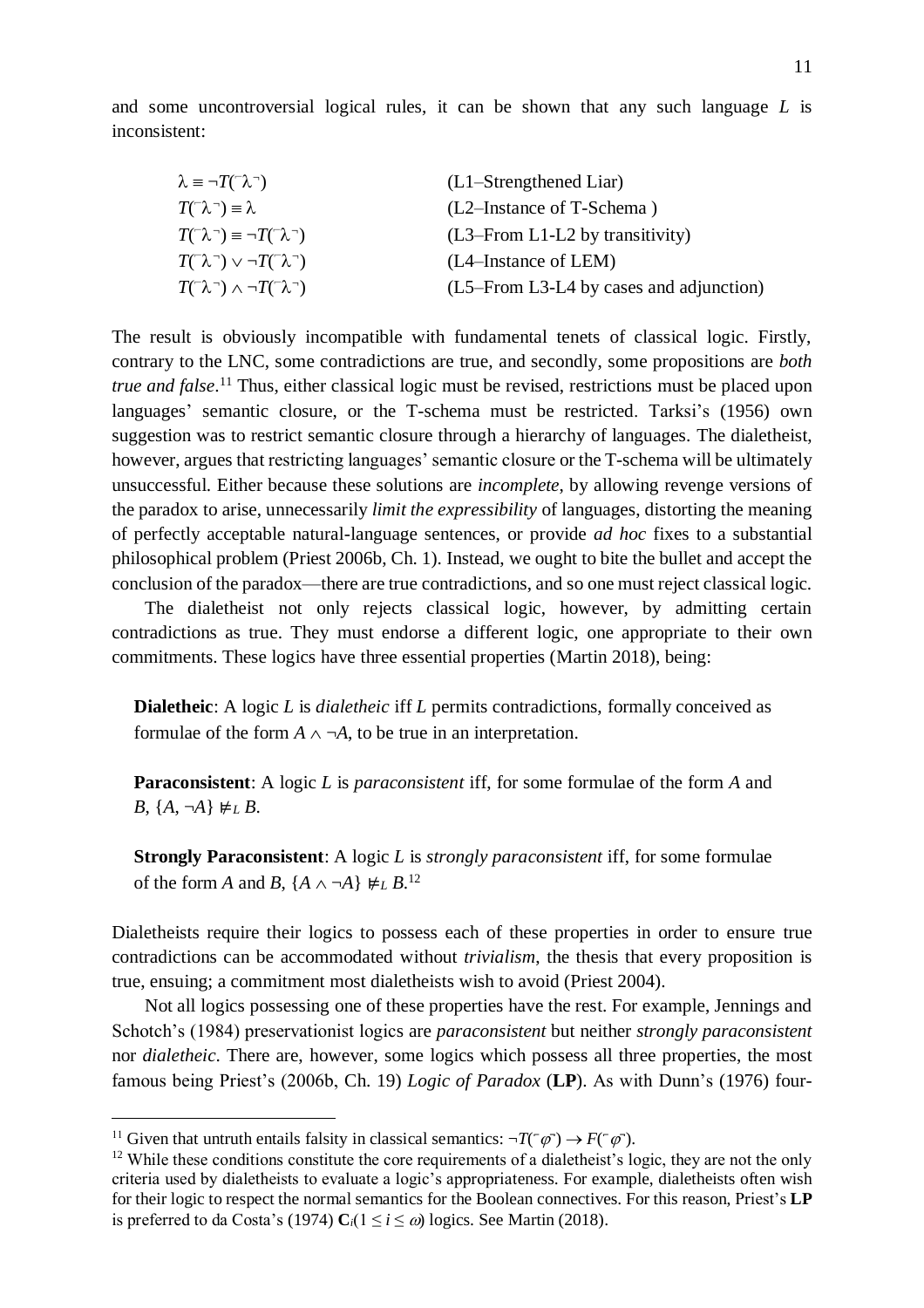valued semantics for *First Degree Entailment*, valuations in  $LP$  are conceived as relations  $\varepsilon$ from a propositional language  $\ell$  to the set  $\{1, 0\}$ , but with the restriction that each member of ℒ takes *at least one* truth-value. Thus, propositional parameters may be assigned the truth-value *true*, *false*, or *both* true *and* false in an interpretation.<sup>13</sup> The Boolean connectives are then given their normal semantics: 14

 $(A \wedge B)\varepsilon$ 1 iff  $A\varepsilon$ 1 and  $B\varepsilon$ 1  $(A \wedge B)\&0$  iff  $A\&0$  or  $B\&0$  $(A \vee B)\varepsilon$ 1 iff  $A\varepsilon$ 1 or  $B\varepsilon$ 1  $(A \vee B)\&0$  iff  $A\&0$  and  $B\&0$  $(-A)\varepsilon$ 1 iff  $A\varepsilon$ 0  $(-A)$  $\&$ 0 iff  $A\&i$ 

Combined with the usual definition of logical consequence in terms of truth-preservation,

 $\Sigma \vDash_{LP} B$  iff for all  $\varepsilon$ , if  $A \varepsilon$ 1 for all  $A \in \Sigma$ , then  $B \varepsilon$ 1,

**LP** possesses some interesting properties. Firstly, while it allows a contradiction  $A \wedge \neg A$  to be true within a valuation (let  $A\epsilon$ 1 and  $A\epsilon$ 0), given the meaning of negation and conjunction above, every contradiction is also always false. That is, at most a contradiction is both *true*  and *false*, never simply *true*. This means that the standard formulation of the LNC,  $\neg(A \land \neg A)$ , is a theorem of **LP**. <sup>15</sup> Secondly, **LP** invalidates important classically valid inferences, including:

• Explosion:  $\{A, \neg A\} \vDash B$ 

 $\overline{a}$ 

- *Modus ponens*:  $\{A, A \rightarrow B\} \models B$
- The disjunctive syllogism:  $\{A \vee B, \neg A\} \vDash B$
- *Reductio ad absurdum*:  ${B \rightarrow (A \land \neg A)} \vDash \neg B^{16}$

Consequently, dialetheists' commitment to true contradictions, combined with the wish to hold certain other commitments, ensures they also disagree with classical logicians on a host of other matters, including whether some propositions are both true and false, and the validity of the rules of inference above.

These considerations allow us to draw two initial conclusions. Firstly, according to the distinctions made in section 3, we have a *weak* clash of framework propositions here. A *weak* clash because the proposition that "No contradictions are true" is a framework proposition for

<sup>13</sup> One can also provide a truth-functional semantics for **LP**, however there are good reasons for preferring a relational semantics; see Martin (2018).

<sup>&</sup>lt;sup>14</sup> With the material conditional  $A \rightarrow B$  defined in the usual way,  $\neg A \lor B$ .

<sup>&</sup>lt;sup>15</sup> In fact, **LP** has the same set of theorems as classical logic (Priest 2006b, p. 76).

<sup>&</sup>lt;sup>16</sup> For countermodels to explosion, *modus ponens* and disjunctive syllogism let  $A\epsilon$ l and  $A\epsilon$ 0 but only *B* $\epsilon$ 0, and for *reductio* let  $A\epsilon$ 1 and  $A\epsilon$ 0 but only  $B\epsilon$ 1.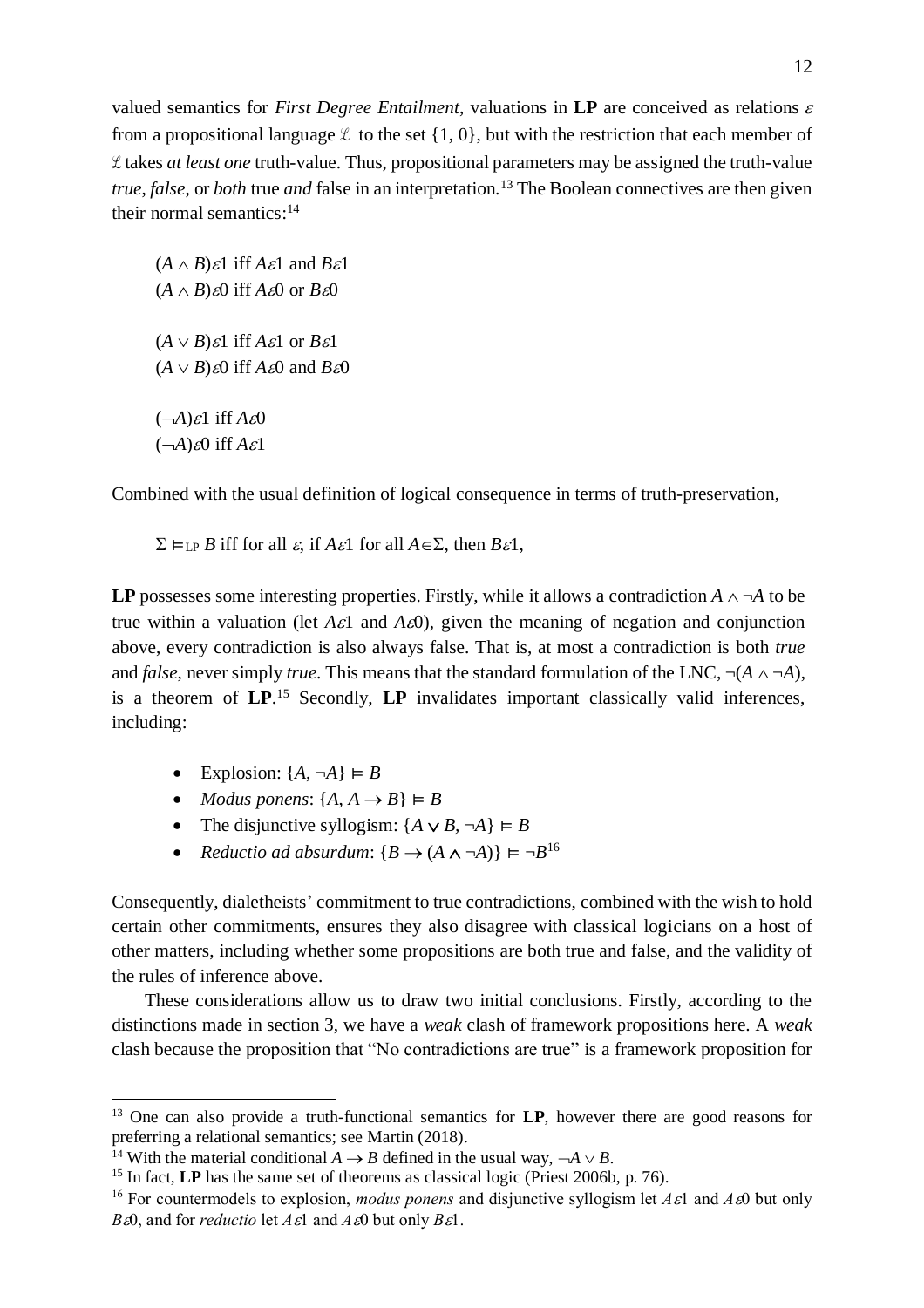the classical logician, but the dialetheist's contradictory claim that some contradictions are true is not a framework proposition for them. Instead, they provide independent reasons to support it. Consequently, what we have here is either a **DD-WkC** or **DD-WkP**, depending on whether the divergence over framework propositions is complete or partial—a matter we shall come to.

Secondly, by disagreeing with the classical logician over a framework proposition which plays such a fundamental role within the reason-giving game, the dialetheist has also thrown much else up in the air by invalidating within her logic important rules of inference. Consequently, we must expect considerable disagreement between the parties over how evidence *can be marshalled* in support of their conclusions. Particularly important is the parties' disagreement over the validity of *reductio*. While, historically, one of the most powerful methods to refute a theory was to show that it entailed a contradiction, for the dialetheist demonstrating that a contradiction arises from their commitments will have no effect—"you have just brought another true contradiction to our attention," they will say. Indeed, the dialetheist is under no rational obligation to renege on their commitments simply because one shows that a proposition they endorse contradicts their position. They can simply agree with you.

With so much argumentative ground undercut, there is good reason to think the debate would support Fogelin's theses. Both camps have found their own reflective equilibrium, but lack the means to rationally move the other. Such an impression is certainly supported by initial responses to dialetheism. Some suggested that dialetheists were simply guilty of mental confusions (Slater 2007), and others that dialetheism only seemed plausible because they had changed the meaning of 'contradiction' (Jennings and Schotch 2009, p. 31). Dialetheists are simply mistaken, either because they fail to *see the obvious*, that contradictions cannot be true, or fail to appreciate the correct definition of 'contradiction'. Consequently, so the response goes, dialetheists are simply talking about a completely different subject to the classical logician when they maintain that contradictions are true—the parties are bound to talk at cross purposes, and ultimately come to an impasse.

Further, the debate meets another of Fogelin's (1985, p. 5) suspicions of deep disagreements, that both parties can agree on many matters of fact while still disagreeing on the substantive issue. For example, the dialetheist can agree that, because formulae of the form  $\neg(A \land \neg A)$  are theorems of their logic, once they admit one true contradiction an infinite number follow through adjunction, without being perturbed.

As an expression of these concerns over the viability of the debate, no one has provided a clearer articulation than David Lewis in his reply to Priest and Beall's invitation to contribute to a collection on the subject:

I'm sorry; I decline to contribute to your proposed book about the 'debate' over the law of non-contradiction. My feeling is that since this debate instantly reaches deadlock, there's nothing much to say about it. To conduct a debate, one needs common ground; principles in dispute cannot of course fairly be used as common ground; and in this case, the principles *not* in dispute are so very much less certain than non-contradiction itself.

(Lewis 2004, p. 176)

Even if there are some shared commitments left, none could compensate for such a monumental loss. Appearances, however, can be misleading. We will show that, although a deep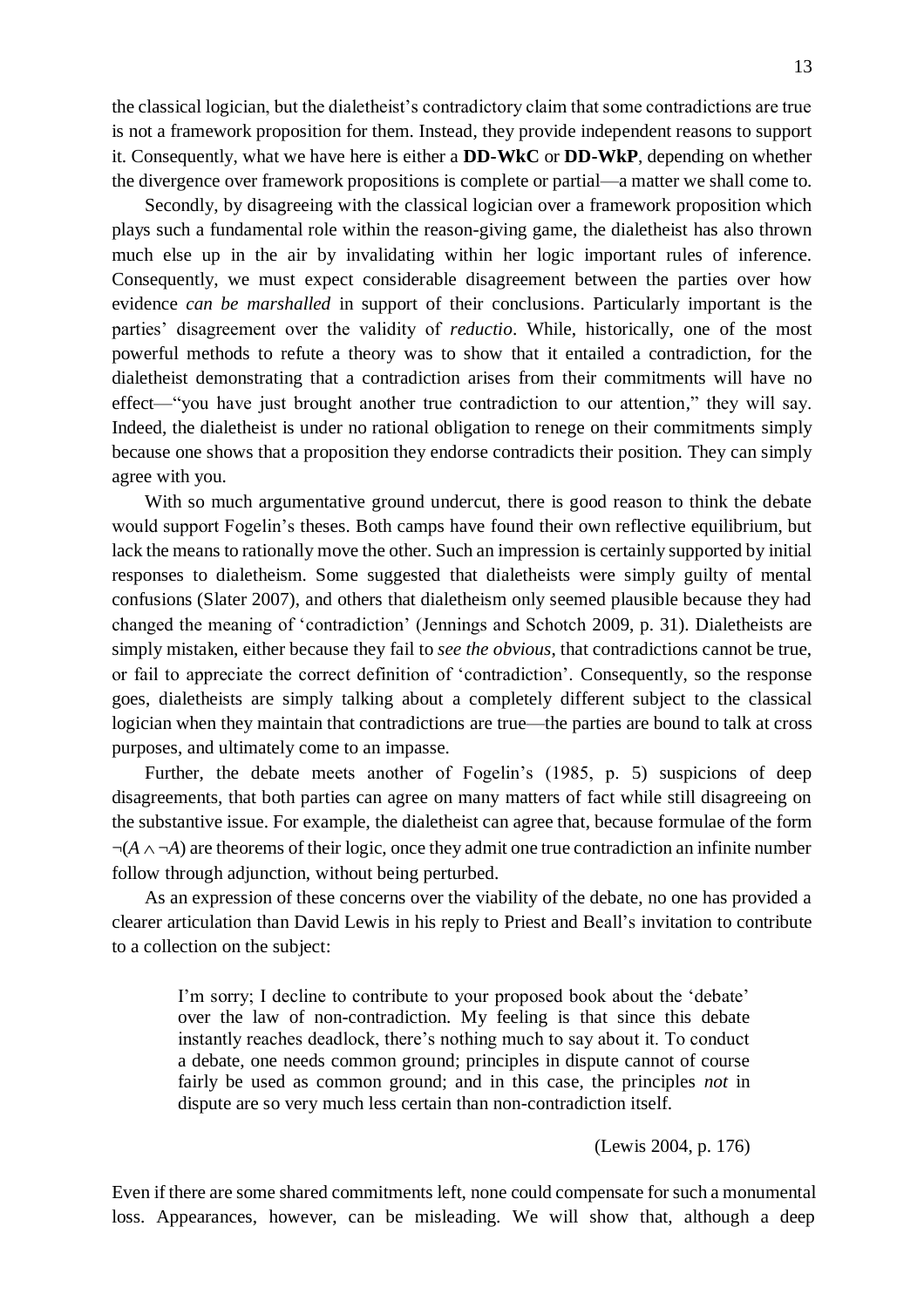disagreement, both sides are able to supply the other with *rationally compelling reasons*. They are able to do this because, while the clash in framework principles is very real, it is also *partial*. Consequently, due to considerable argumentative ingenuity, the debate is able to make progress.

# **5 Common Ground**

In this section we argue that the dialetheism-classical logic debate constituted of a *weak* clash of framework propositions is rationally resolvable. In order to demonstrate this, it will not be necessary to supply specific reasons that would be *sufficient* for a resolution. Theory choice within any area is never that simple. There is rarely, if ever, a *crucial experiment*. It would, therefore, be pure folly to attempt to specify the conditions under which the debate would be resolved. Rather, to meet the challenge set by Fogelin's *Rational Resistance*, our task is to show that both sides in the debate can supply rationally compelling reasons to the other—that each side can give the other reasons for thinking their position is weaker than originally thought, or that their opponent's is comparatively stronger. This we will show by arguing that both parties within the dialetheism debate can *reframe* the argument around fundamental rational values held by the other side (and sometimes shared). Indeed, if dialetheism were simply a rejection of the LNC, then the debate might be beyond rational resolution, or even comprehension. However, what is so compelling about the dialetheist's argument is that they aim to demonstrate to the classical logician that their fundamental rational values are in tension with one another. The classical logician, in reply, aims to show that dialetheism does not deliver on its promises. To demonstrate how both sides are able to offer rationally compelling reasons, let us revisit the dialetheist's argument based upon the liar.

As far as the dialetheist is concerned, dialetheism provides the best available response to the philosophical problems raised by the liar paradox. Classical, along with other, solutions in contrast fail to provide an adequate and comprehensive solution.

Dialetheists criticise other solutions to the liar on three scores. Firstly, they are *incomplete*, for although they may provide a solution to one of the liar paradoxes, out of this solution other revenge liars arise which cannot be solved by the same means. This is the dialetheist's classic response to gappy solutions (Priest 2006b, pp. 12-16). While proposing truth-value gaps may solve,

 $(\delta)$ <sup> $\neg$ </sup> $\delta$ <sup> $\neg$ </sup> is false

the same approach will not work for the Strengthened Liar,

 $(\lambda)$   $\lambda$ <sup>-</sup> is not true.

In virtue of being truth-value gappy,  $(\lambda)$  is indeed *not true*, and thus what it says about itself is true. So,  $(\lambda)$  turns out to be both gappy and true.

Secondly, non-dialetheic solutions require us to unnecessarily restrict the meaningfulness of natural-language sentences—that is, unnecessarily restrict *expressiveness*. As liar sentences are a product of the semantic closure of languages and the unrestricted T-schema, a nondialetheic solution would require one to restrict the expressive power of natural-languages by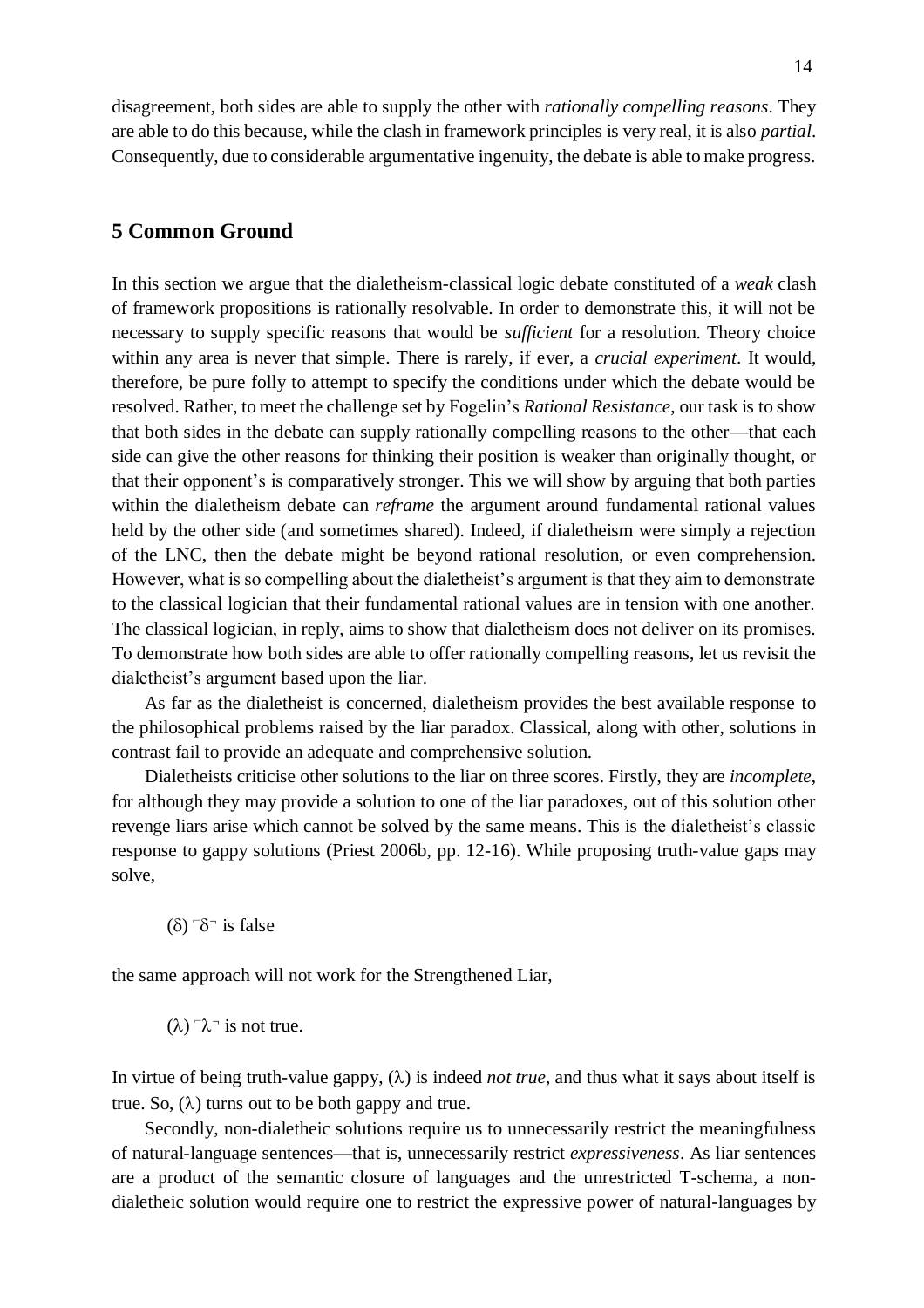banning "the expressibility of certain key concepts [e.g. truth]…from the language," (Priest 2006b, p. 24). Yet, we are fully aware that the English sentences these solutions require us to deem meaningless are not, for they are the simple result of linguistic devices sanctioned by the language. In contrast, by not restricting semantic closure or the T-schema, the dialetheic solution respects languages' expressibility.

Lastly, the dialetheist criticises other solutions for being *ad hoc*, that is, not based upon principled reasons. It is "not in doubt that we can avoid paradoxes if we can make any move we like… [consequently, a putative solution to the liars] not backed up by an independent rationale is just an intellectual fraud," (Priest 2006b, p. 14). Thus, making any move necessary to avoid the contradiction which follows from the liar sentences is simply to lack intellectual integrity. What we need, instead, is a principled and unifying solution to all of the liar paradoxes, and according to the dialetheist, this solution just is to admit their conclusions!

In criticising other solutions using these three criteria, the dialetheist is both appealing to rational values held by others within the logical community, and taking on the rational obligation to demonstrate that her own solution fails to suffer from these faults or, at least, suffers from them to a lesser extent than others.

Now, perhaps if the classical logician hesitated and suggested there was no need for logic to accommodate tricky cases like the liar, debate would stagnate and no compelling reasons could be given either way. However, we find no such hesitation. There is a general agreement that the liar is a paradoxical case that should be accommodated by one's logic. This is demonstrated by the numerous attempts to resolve the paradox, whether this be Tarski's own attempt to rescue classical logic by restricting semantic closure, or more contemporary attempts to show that non-dialetheic solutions are not susceptible to revenge liars (Murzi and Rossi 2018). Not only this, but there is agreement in the non-dialetheic literature that solutions to the liar must be independently motivated, and not restrict the meaningfulness of natural-language sentences simply in order to save a logical theory.<sup>17</sup> In other words, despite calling into question a fundamental framework proposition of classical logic, through argumentative ingenuity the dialetheist has facilitated debate by appealing to the classical logician's other rational commitments. At base, the dialetheist proposes that the classical logician's commitment to consistency is incompatible with these further rational commitments, forcing the classical logician to consider the viability of the LNC, which up to this point had been beyond doubt.

We can see then that the dialetheist is able to provide rationally compelling reasons to the classical logician. The question now is, are classical logicians able to supply any reasons which are rationally compelling for the dialetheist in return? The answer is a resounding yes.

As we have seen, while rejecting certain fundamental tenets of classical logic, dialetheists do commit themselves to rational standards in arguing for a dialetheic solution to the liar. Consequently, if one could show that dialetheic responses to the liar sentences were *incomplete*, *ad hoc*, or *restricted expressiveness* to a greater extent than a classical approach, this would constitute a serious challenge to the dialetheic research programme, and provide support for classical logic *even in the eyes of the dialetheist*.

Further, dialetheists have been at pains to emphasise that in virtue of endorsing *some* contradictions as true, this in no way ensures they have given up other norms of rationality, such as proportioning one's beliefs to the available evidence (Priest 2004). The dialetheist is

 $17$  See, for example, Kirkham's (1992, Ch. 9) criticisms of various non-dialetheic solutions along these lines.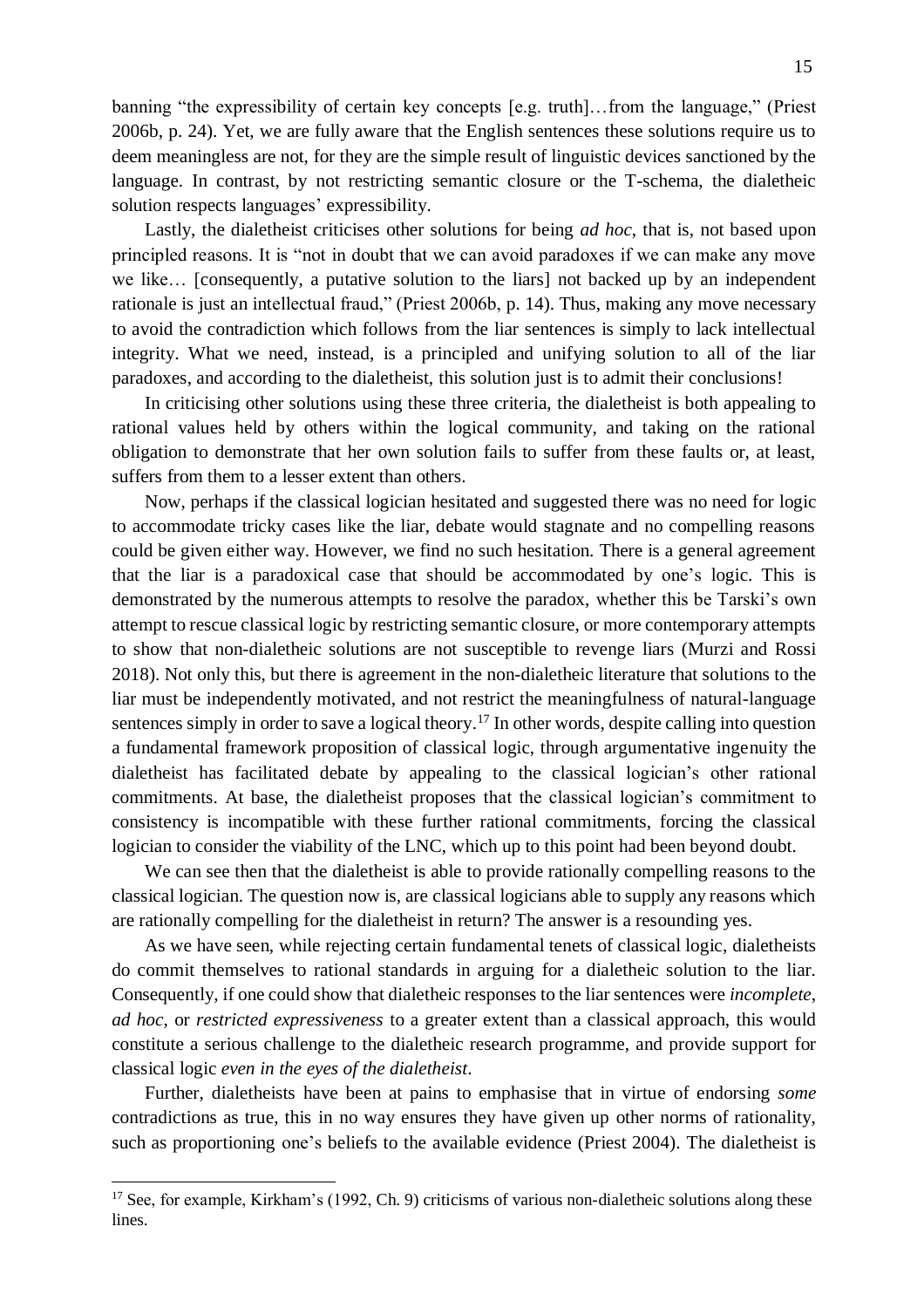not devoid of *any* guidelines for rationally evaluating theories just because she accepts certain contradictions as true. Indeed, the reason why she believes we ought to accept certain contradictions as true is because we have *excellent reasons* for doing so (Priest 2004). The dialetheist simply disagrees with the classical logician that consistency ought to be the golden benchmark for a theory (Priest 2006a, Ch. 7). Consequently, there are wider rational commitments that the dialetheist holds (Priest 2004, 2006a, Ch. 7):

*Non-triviality*: Not every proposition is true.

*Non-absurdities*: Our theories should not entail absurd consequences.

*Evidence*: Our endorsement of any proposition should be motivated by evidence.

These additional commitments ensure that one could undermine the dialetheist's position by demonstrating it entailed an unsavoury consequence. While this unsavoury consequence might not be a contradiction *per se*, it may be a contradiction with a certain content which is independently absurd, or a non-contradictory absurdity that the dialetheist cannot stomach. Neither of these argumentative manoeuvres are precluded by the dialetheist's endorsement of contradictions.

Consequently, this opens up a second avenue with which the classical logician can provide the dialetheist with compelling reasons. In addition to providing a classical solution to the liar paradoxes which fit the defined criteria better than the dialetheic response, she can provide reasons for thinking that even if the dialetheic solution is better according to these criteria, its wider costs are just *too high*, based upon the recognised rational commitments above. To show that these avenues are available to the classical logician, let us give several examples from the literature.

Firstly, it has been argued that dialetheic semantics are themselves *expressively deficient*. As was first recognised by Parsons (1990), the dialetheist cannot effectively disagree with another party's espousal of *p* in the usual manner by expressing that '*p* is false'. After all, the fact that *p* is false for the dialetheist does not preclude *p*'s truth. Nor will it be enough for the dialetheist to say, '*p* is false *and p* isn't true', for *p* could *also* be true. Just like any other proposition, '*p* isn't true' could be both true *and* false, and thus a contradiction could arise. Consequently, the dialetheist will have to find another means to *express disagreement*, unless their theory is to be *expressively deficient*.

That the dialetheist considers this *expressive deficiency* a rationally compelling criticism is not only demonstrated by the criteria she uses in criticising non-dialetheic solutions to the liar, but by the fact dialetheists feel the need to respond. Priest (2006a, Ch. 6) has attempted to remove this expressive deficiency by proposing that the dialetheist expresses disagreement not through her semantics, but rather with pragmatics. She disagrees with some claim *p* by *denying that p*, rather than *asserting that*  $\neg p$ . After all, for the dialetheist, one could be fully committed to the truth of both *p* and  $\neg p$ , and thus *assert*  $\neg p$  while also *asserting p*. Consequently, the act of *denying that p* is in no sense identical to *asserting that*  $\neg p$  for the dialetheist. Whereas an assertion of some proposition *p* communicates one's *acceptance of p* (a mental act), the denial of *p* is a *sui generis* speech-act which communicates the *rejection of p* (another mental act).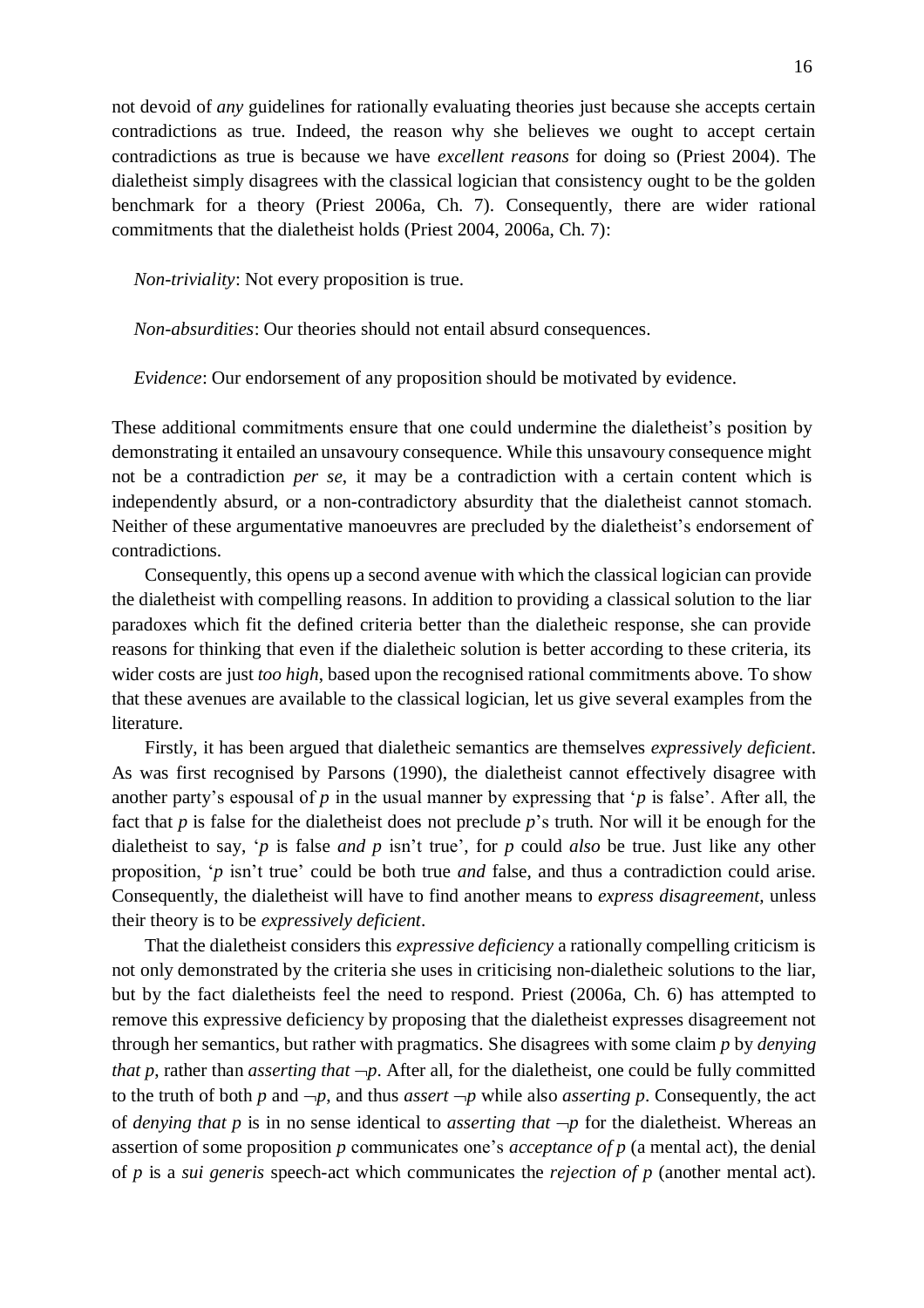Given that one cannot simultaneously accept and reject a claim, the *denial* of *p* properly excludes the *assertion* of *p*, and thus expresses disagreement with another's assertion of *p*.

This is not the end of the story though. While the dialetheist may be able to successfully communicate disagreement through pragmatics, the dialetheist's inability to use her own semantics to preclude a proposition's truth or falsity entails further problems, due to the existence of contexts in which *denial* cannot be successfully substituted for the semantic concept 'false only'. To concentrate on an example from Shapiro (2004), one cannot transfer the speech-act denial into a conditional sentence, 'If  $p$  isn't true then consequences  $q_1, q_2...q_n$ follow'. After all, force operators cannot be meaningfully embedded into truth-functional contexts. Thus, the introduction of pragmatics into the dialetheist's communicative battery is simply a Band-Aid; the dialetheist's semantics still suffers from being unable to suitably express that a proposition is '*not both* true and false'. The problem of *expressive deficiency*  raises its head again—according to her own commitments, the dialetheist must take seriously the need to find a means to *preclude* joint falsity and truth within her *semantics*.

Yet, as other arguments (Littmann and Simmons 2004) have shown, once the dialetheist succeeds in *forcing* mutual exclusion between truth and falsity, allowing herself to express an exclusionary 'false *only*' within her semantics, this will cause concerns elsewhere. For this expressive power will automatically preclude her from providing a solution to certain revenge liars, such as:

 $(\zeta)$   $\zeta$ <sup>-</sup> is false only.

If a dialetheic solution is provided to  $(\zeta)$ , then the sentence will turn out to be both true *and* false *only*, nullifying the exclusionary function of 'false *only*'. Thus, it appears the dialetheist must choose between her semantics being *expressively incomplete* or her solution to the liar paradoxes being *incomplete*. Given that completeness in both areas are desiderata of the dialetheist's theory, this is a rationally compelling criticism for the dialetheist.

Lastly, away from the self-referential paradoxes, it has been shown that the dialetheist's semantics commit her to the impossibility of the actual world (Martin 2015). Given the necessitation axiom and the fact that formulae of the form  $\neg(A \land \neg A)$  are theorems of **LP**, it follows that the dialetheist is committed to  $\Box \neg (A \land \neg A)$ , for any *A*, from which it follows that  $\neg \Diamond (A \land \neg A)$ , given the interdefinability of necessity and possibility. However, this just means that it's impossible for contradictions to be true, and thus any world containing contradictions is *impossible*. Yet, according to the dialetheist, the actual world *does* contain true contradictions, and therefore is an impossible world. This is an unsavoury position for anyone, including the dialetheist. If any world fails to be impossible, it is the *actual* world, and the dialetheist has shown no inclination up to this point of doubting that (see Priest's footnote in Lewis 2004). Here again, then, is another example in which the classical logician is able to offer rationally compelling reasons to the dialetheist based upon fundamental rational expectations.

Both sides of the debate are able to supply one another with rationally compelling reasons. Rational debate is possible. Particularly, what we have presented is a deep disagreement in which, through ingenuity, both sides have been able to reframe the debate around commitments recognised by the other party despite some deep differences. Further, by digging deep enough into the parties' fundamental commitments, certain rational norms are found to apply across the debate, such as *respect for logical evidence* (in the form of the liar paradoxes). As such, we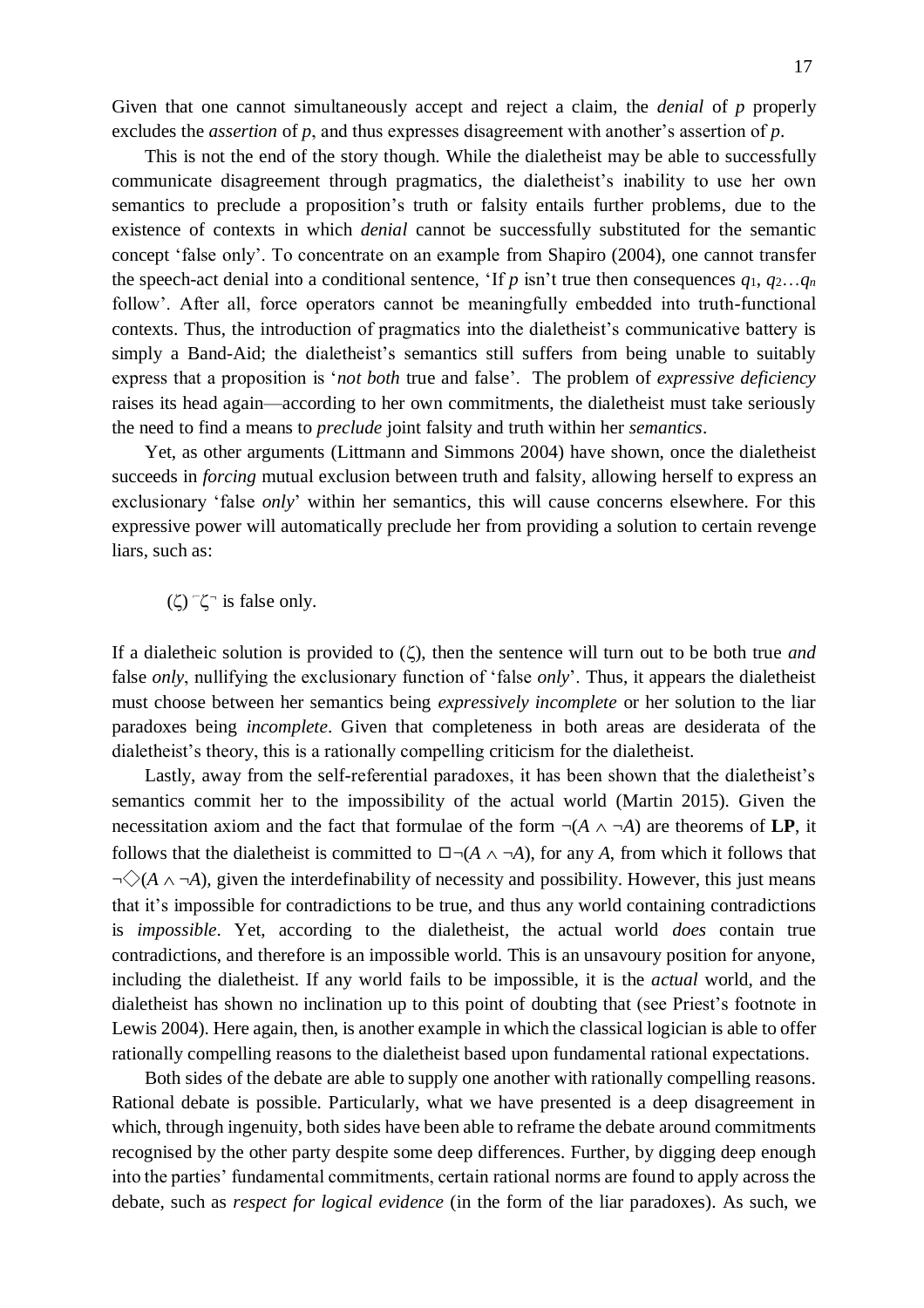have a **DD-WkP**—a deep disagreement with a weak and partial clash of framework propositions—that is not principally immune to rational resolution.

However, this example serves not only to show that a certain breed of deep disagreement, **DD-WkP**, is not immune to rational resolution. It also shows how easy it is to overestimate the *extent* of a clash of framework propositions. Just as Lewis suggested, when initially presented with dialetheism it would be natural to shrug one's shoulders and ask what one could possibly say in reply. Yet, even in such drastic cases where important shared territory has been lost, there can be other commitments hiding in the background that, through argumentative effort and ingenuity, can be used to marshal reasons. We must ensure, when searching for deep disagreements in the future, that we do not make the same mistake.

### **6 Conclusion**

This paper tasked itself with two objectives. Firstly, to clarify Fogelin's thesis that deep disagreements are incapable of rational resolution. This it has achieved by way of distinguishing six breeds of such disagreements. Secondly, it has begun the much-neglected project of looking to real-life arguments in the search for deep disagreement, as Fogelin's thesis requires. Particularly, we considered the debate between the dialetheist and classical logician over the truth of contradictions, and found that the debate constituted a **DD-WkP** in which rationally compelling reasons exist. The case suggests that even if parties disagree over important framework propositions, as long as there are some shared rational values, it is possible to *reframe* the debate around these values.

Fogelin, then, was mistaken about at least one breed of deep disagreement. In order to test his claims for the other breeds, we must look again at real arguments. To support Fogelin's claims, we must not only find examples of these breeds, but demonstrate that indeed the parties are incapable of supplying rationally compelling reasons. We may have higher hopes for those deep disagreements in which no framework propositions (including, rational values) are shared. Yet, as is apparent from our case here, we must be conscious when searching for these breeds of deep disagreements that finding common ground will often be hard-fought and only evident after considerable argumentative ingenuity.

**Acknowledgements** I am grateful to colleagues at the University of Bergen for their comments on a draft of this paper, particularly Pål Antonsen, Ole Hjortland, Tore Øgaard, and Sindre Søderstrøm. I would also like to thank three anonymous referees for *TOPOI*, and the editors of this issue, for their detailed comments on a previous version of this paper.

**Funding** Research for this paper was supported by a European Research Council (ERC) grant (no: 797507), under the European Union's Horizon 2020 research and innovation programme.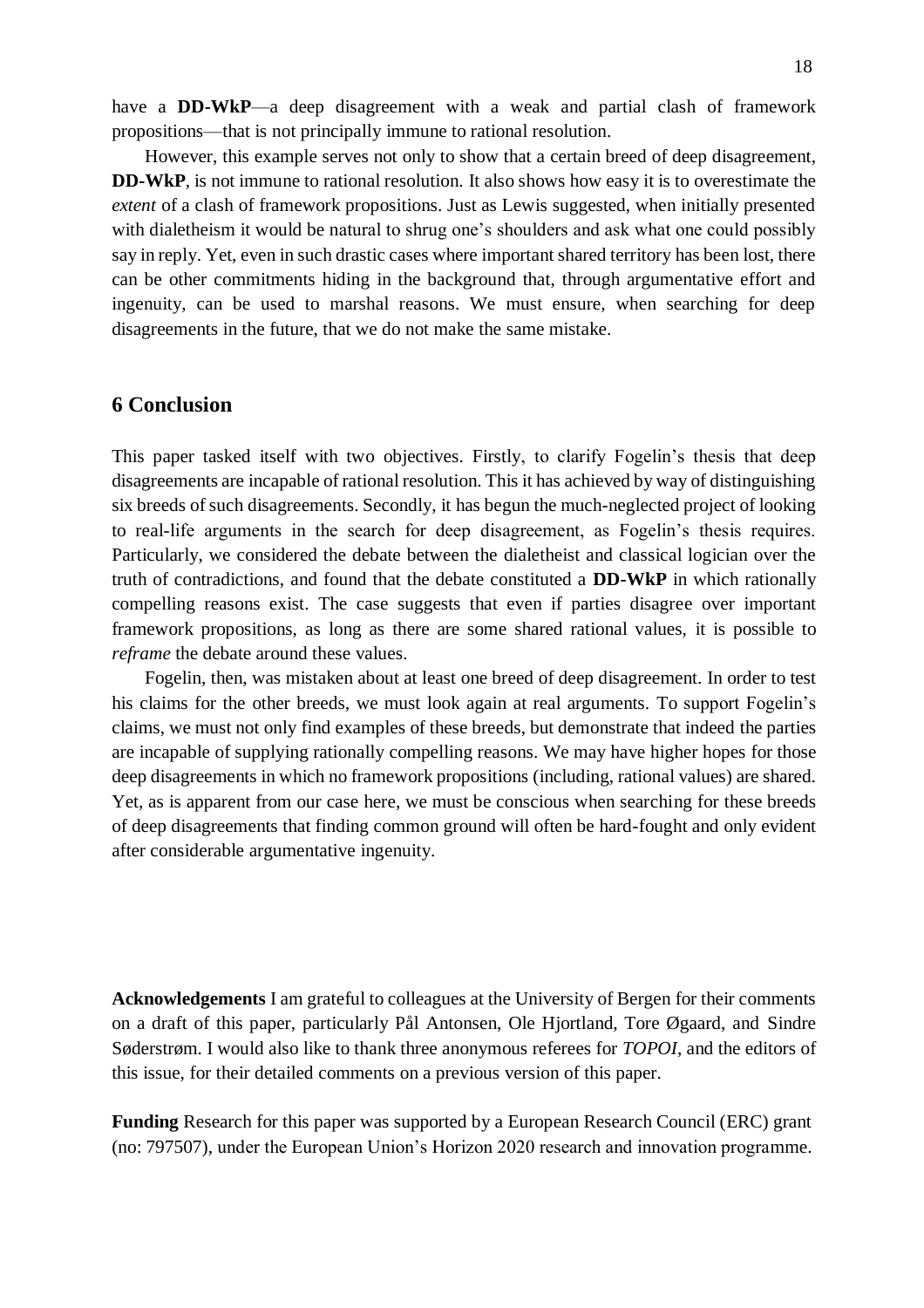## **References**

Adams DM (2005) Knowing When Disagreements are Deep. Informal Log 25:65-77

Aristotle (1924) Metaphysics (trans: Ross WD). Clarendon Press, Oxford.

Beall, JC (2009) Spandrels of Truth. Clarendon Press, Oxford.

BonJour L (1998) In Defense of Pure Reason. Cambridge University Press, Cambridge.

Carnap R (1937) The Logical Syntax of Language. Harcourt Brace, San Diego, CA.

Cook RT (2009) A Dictionary of Philosophical Logic. Edinburgh University Press, Edinburgh.

da Costa NCA (1974) On the Theory of Inconsistent Formal Systems. Notre Dame J Form L 15: 497-510.

Davson-Galle P (1992) Arguing, Arguments, and Deep Disagreements. Informal Log 14:147- 156.

Dunn JM (1976) Intuitive Semantics for First-Degree Entailments and 'Coupled Trees'. Philos Stud 29:149-168.

Feldman R (2005) Deep Disagreement, Rational Resolutions, and Critical Thinking. Informal Log 25:13-23.

Fogelin R (1985) The Logic of Deep Disagreements. Informal Log 7:1-8.

Godden DM, Brenner WH (2010) Wittgenstein and the Logic of Deep Disagreement. Cogency 2:41-80.

Jennings R, Schotch P (1984) The Preservation of Coherence. Stud Logica 43:89-106.

Jennings R, Schotch P (2009) Paraconsistency: Who needs it? In: Schotch P, Brown B, Jennings R (eds) On Preserving: Essays on Preservationism and Paraconsistent Logic. University of Toronto Press, Toronto.

Kirkham RL (1992) Theories of Truth. MIT Press, Cambridge, MA.

Lewis DK (2004) Letters to Beall and Priest. In: Priest G, Beall JC, Armour-Garb B (eds) The Law of Non-Contradiction: New Philosophical Essays. Clarendon Press, Oxford.

Littmann G, Simmons K (2004) A Critique of Dialetheism. In: Priest G, Beall JC, Armour-Garb B (eds) The Law of Non-Contradiction: New Philosophical Essays. Clarendon Press, Oxford.